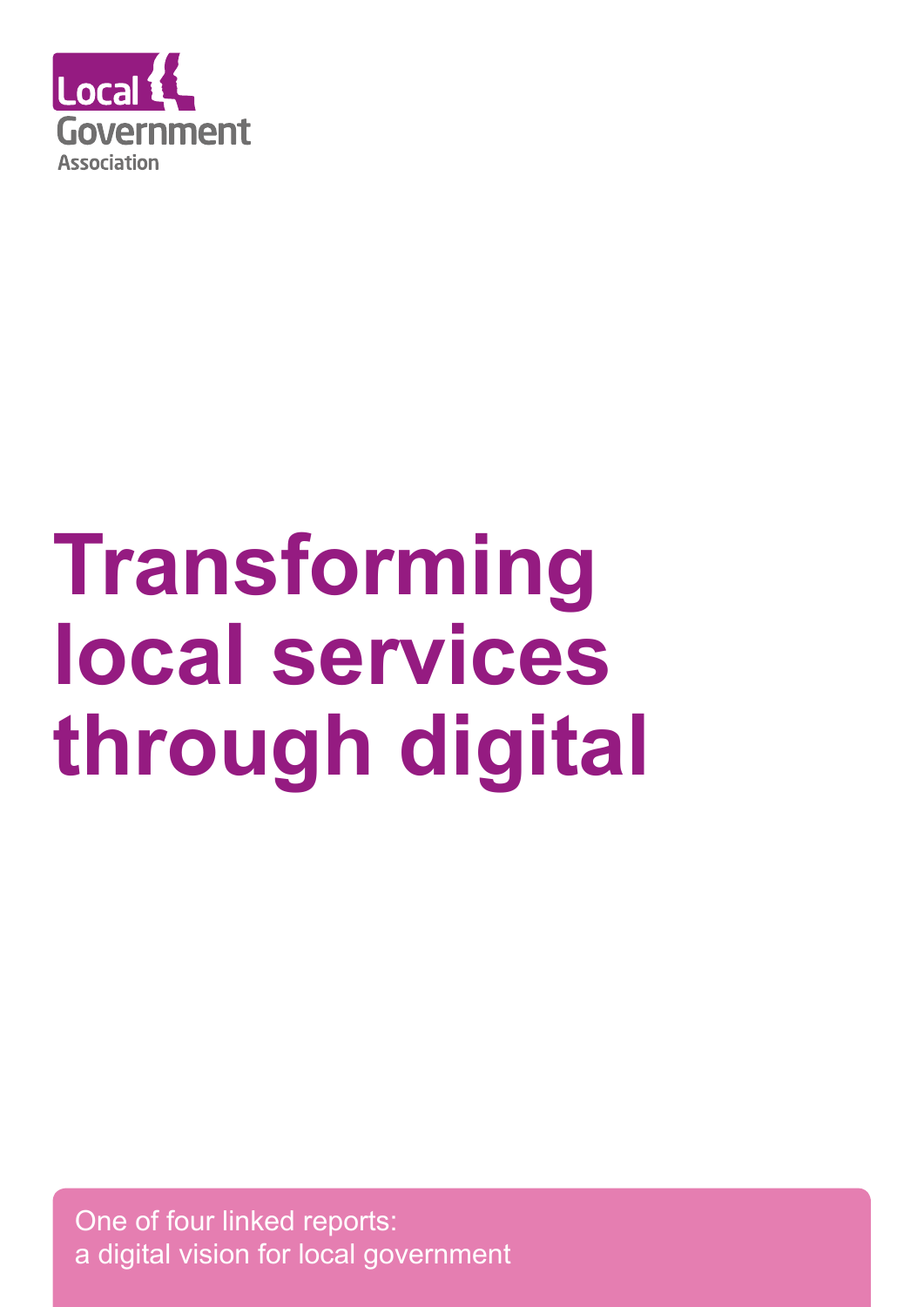### **Foreword**

As Chairman for the Improvement and Innovation Board at the Local Government Association (LGA), I am delighted to introduce these four interlinked papers which set out the sector's position and priorities on maximising the opportunities of digital.

The imperative for local public services to fully exploit the potential of modern digital tools, technologies and approaches in order to improve delivery and save money has never been greater. We face rising citizen demand, needs and expectations at a time of severe spending and resource constraints.

Councils have a long history of investing in digital information and communications technology for the benefit of their localities, from the traditional finance and housing repairs systems that began to emerge in the 1970s through to the 'apps' and social media of today.

There are also many outstanding examples of radical IT-enabled service innovation – such as online school admissions or tele healthcare – being adopted across the sector, successfully transforming the citizen experience and reducing costs.

However, comprehensive improvement and development does not happen by chance in a sector as diverse and locally-responsive as local government. It requires close collaboration between central and local government and other partners, including the voluntary and private sectors and communities themselves, carefully targeted and managed investment in both local 'exemplars' and national infrastructure, a well-coordinated programme of support and communication, and – perhaps most important – leadership at all levels.

The first of the attached papers, 'Delivering better local online transactional services', highlights the specific opportunities to use digital tools and techniques to improve the ways in which citizens find information or carry out online transactions with local government while saving public money. It draws on research by the Society of IT Management and the Local Authority Contact Centre Benchmarking Group, as well as data from a range of individual councils, to demonstrate how councils have been increasingly interacting online with citizens with a particular focus on digitising 'top tasks'.

The paper makes a case for exploiting and promoting more effectively the assets and good practice already available in the sector as well as for designing and implementing some key pieces of common digital infrastructure from which all councils could benefit.

Our second paper, 'Transforming local services through digital', explores the wider potential of digital tools, technologies and approaches to support 'transformation' – that is the fundamental redesign of local services so that they deliver better outcomes, in a more targeted and timely fashion, at less cost. The paper argues that in a landscape where public service delivery is increasingly fragmented across different organisations, but in which joining up services around residents in a locality is essential, councils have a vital role to play as ring holders, 'place shapers' and community leaders. Technology too offers massive potential not just to make individual organisations and transactions more efficient, but to support innovative, collaborative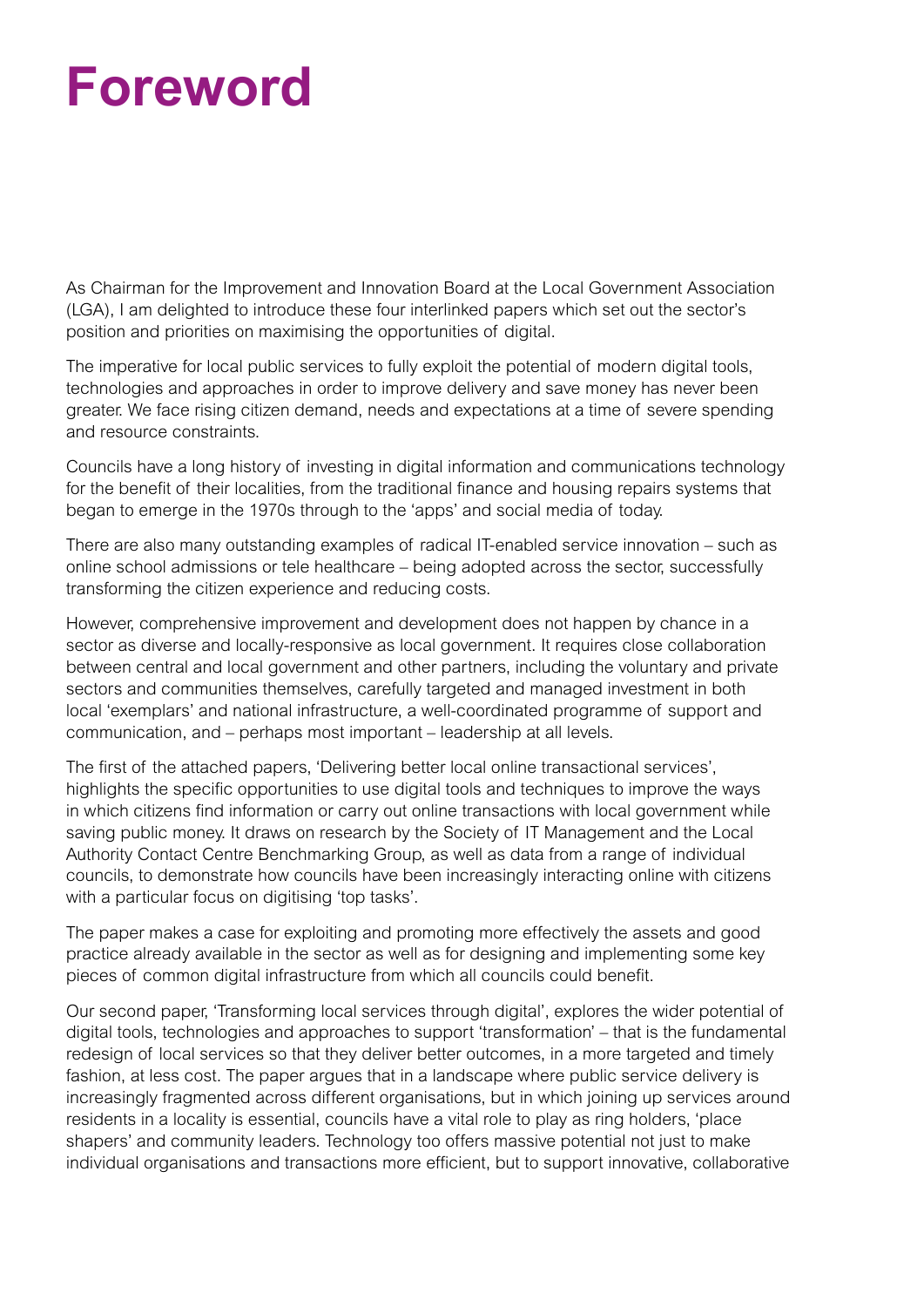and transformative work to redesign services and to act as the 'glue' linking disparate service providers.

The paper concentrates on highlighting ways in which existing, place-based national programmes of public service reform in areas such as health and social care integration, the benefits system and troubled families could be substantially accelerated by greater digital innovation.

Our third paper, 'Developing local digital leadership skills and capacity', examines the vital topic of how the leadership skills and capacity required in local government can best be developed and supported, thereby enabling councils and their partners to apply appropriate digital solutions, deliver better outcomes, improve the experience of their shared customers and workforces and reduce costs. Leadership will also be essential if digital knowledge and assets are to be systematically shared and mainstreamed and 'exemplars' scaled up to the benefit of the whole sector.

The paper sets out a series of very practical steps for developing local digital leadership at councillor, senior officer and practitioner level, building on the work and models already in place in the sector.

Our fourth and final paper, 'Implementing programme leadership and support for digital', draws on the learning from previous successful national programmes of change. It proposes a set of operating principles and identifies a small number of practical options for establishing the coordinated programme required to drive forward the take-up of relevant digital tools, technologies and approaches across the local government sector and to tackle cross-cutting issues such as data sharing and procurement.

Taken together, then, the four papers set out a high-level case for investing in a well-structured and comprehensive programme of support to enable local government to maximise the citizen benefits and costs savings that can be generated from fully exploiting the potential of digital in the public services.

We look forward to working with government on this important and timely initiative.

**Councillor David Simmonds CBE** Chairman, Improvement and Innovation Board Local Government Association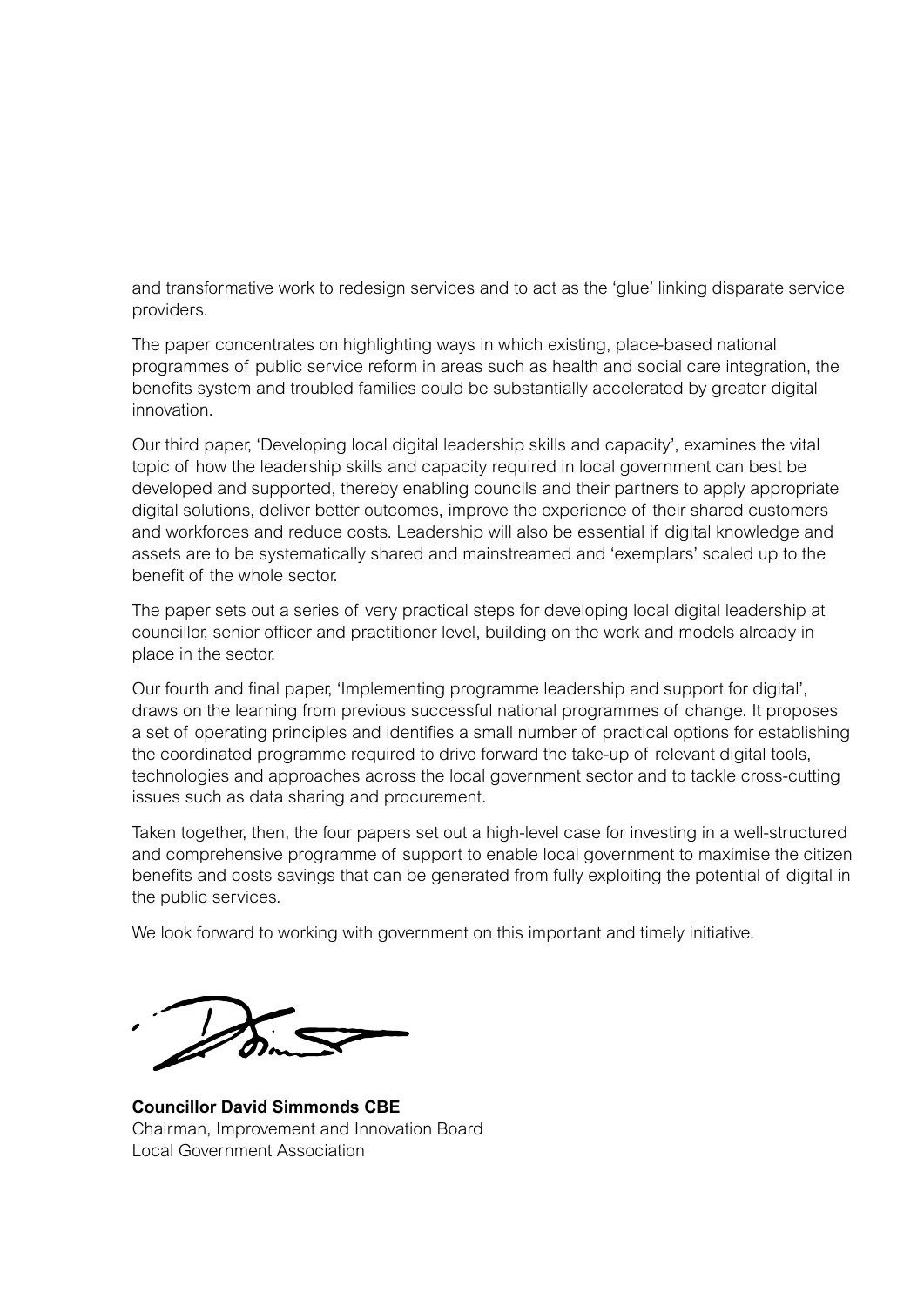### **Contents**

| 1. Purpose of document                             | 5  |
|----------------------------------------------------|----|
| 2. The context                                     | 6  |
| 4. Focusing our efforts                            | 10 |
| 5. Health and social care integration              | 11 |
| 6. Troubled Families                               | 15 |
| 7. Reforming the benefits system                   | 18 |
| 8. The impact of devolution                        | 21 |
| 9. Common themes and priorities                    | 23 |
| 10. Developing a programme approach and next steps | 25 |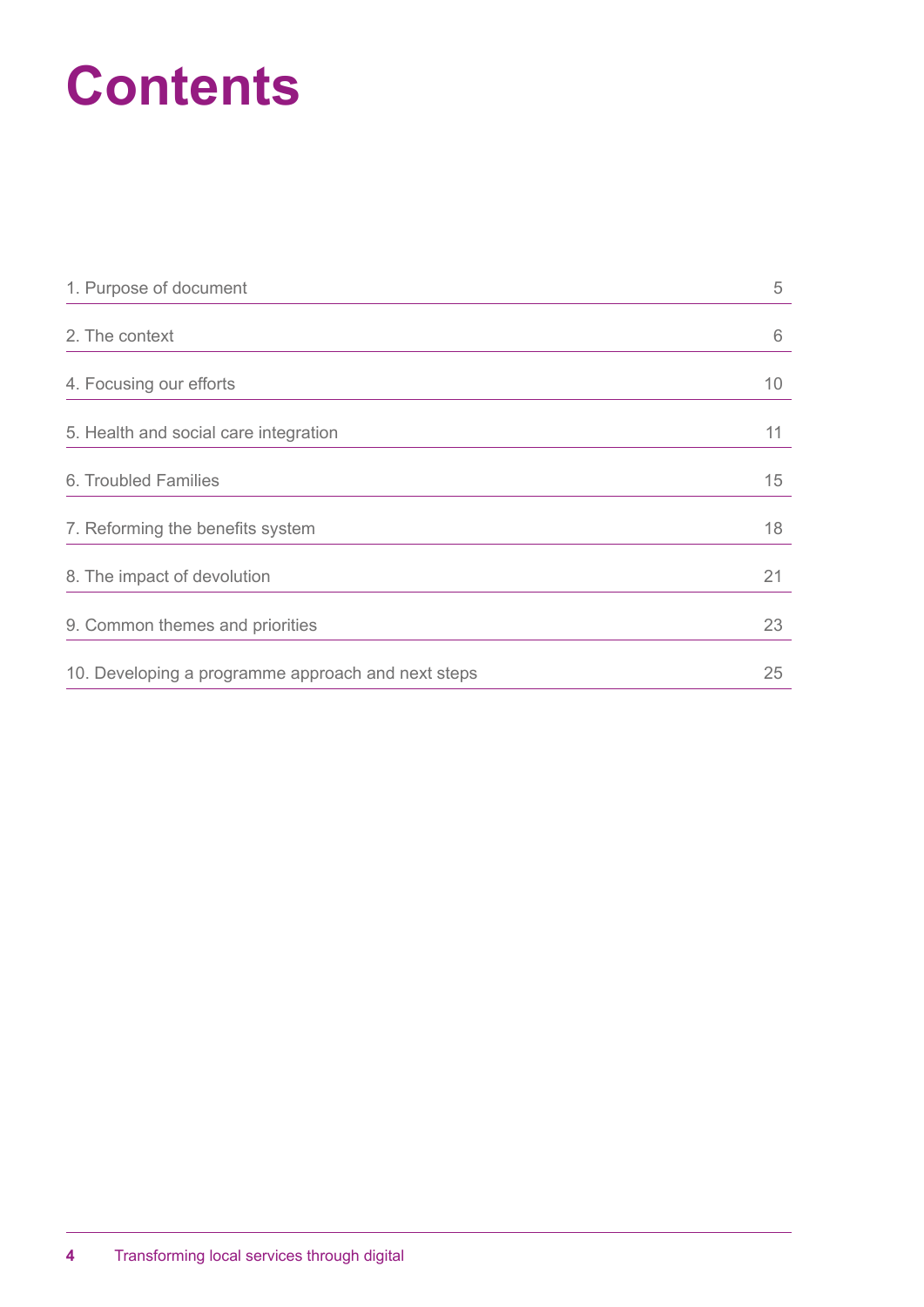### **1. Purpose of document**

The purpose of this paper is to explore the wider potential of digital tools, technologies and approaches to support 'transformation' – that is the fundamental redesign of local services so that they deliver better outcomes, in a more targeted and timely fashion, at less cost – building on existing exemplars.

The paper is one of a linked set of submissions to inform Spending Review 2015 that will also address:

- how councils can use digital tools and techniques and exploit digital platforms to improve their online transactional services, so that citizens and businesses can find information or complete their dealings with their local authority in ways that are convenient to them and also save public money
- how the necessary leadership skills and capacity to understand and apply digital approaches successfully in local public services can be developed across local government at all levels – including members, senior officers and staff
- the options for delivering the coordinated programme leadership and support, built on tried-and-tested programme management and invest-to-save principles, required to provide the necessary links between local, regional and national initiatives, to maximise the mainstreaming of learning and good practice across the sector and to tackle cross-cutting issues such as data sharing and procurement.

#### Local Government Digital Programme Strategic Operations Unit: senior programme leadership cross cutting issues including data sharing and procurement

Transactions/Platforms Transformation/Exemplars Skills and Capacity

Taken together, therefore, the four papers set out a high-level case for investing in a coordinated and comprehensive programme of support to enable local government to maximise the customer benefits and cost savings that can be generated from exploiting the potential of modern digital tools, technologies and approaches in local public services.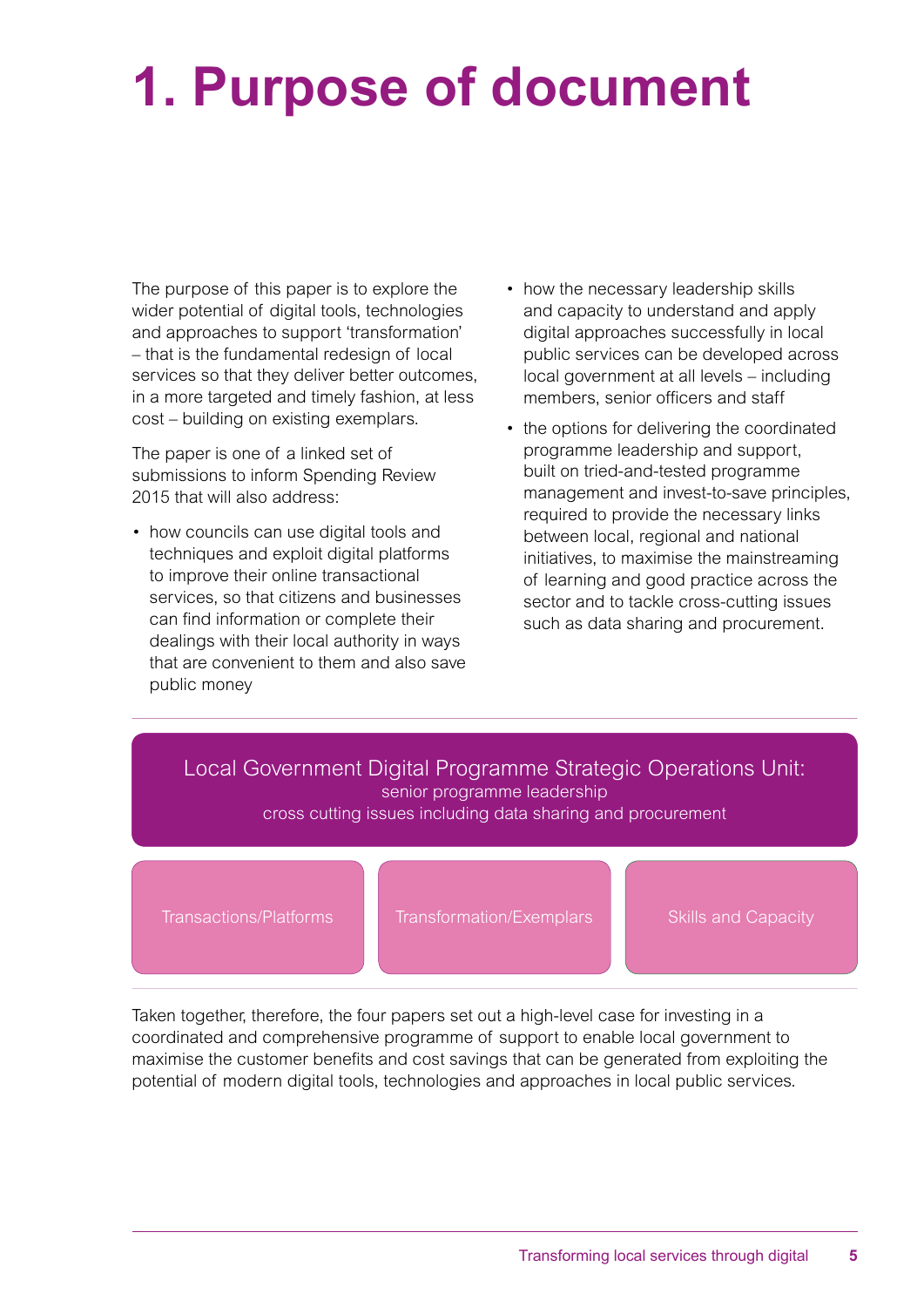# **2. The context**

The context in which such transformation needs to take place is one of both constraint and opportunity. Between the Coalition Government's first budget in 2010 and the end of the 2015/16 financial year, councils will have seen core funding from central government reduced by 40 per cent.<sup>1</sup> The forthcoming autumn Spending Review will continue to put pressure on local government expenditure. Already central government departments have been asked to draw up plans to help deliver £20 billion of financial consolidation over the next four years, based on modelling two scenarios of 25 per cent and 40 per cent savings in real terms by 2019/20.<sup>2</sup>

These financial pressures have accelerated a trend already visible for many years in local authority service delivery – the move from monolithic, council-dominated provision towards a much more varied landscape involving private, voluntary sector and mutual suppliers, innovative joint ventures and partnerships and even resident-run operations, with councils increasingly focusing less on direct provision and more on commissioning and collaborating with partners.

Improving every council's ability to transact online with its residents is an important step towards reducing costs and improving efficiency, as outlined in our complementary paper 'Delivering better online transactional services in local government'.

At the same time, it is clear that no single organisation working on its own can achieve the financial savings required over the coming years while maintaining services at the levels residents expect.

We have already seen the benefits of multiagency working and collaboration from the place-based working led by councils and underway in many parts of the country. However, the really significant benefits will arise when the many different providers in an area come together to fundamentally redesign and integrate their services around the needs of users, in the places where these services are 'consumed' (typically a locality), and with a focus on intervening early, heading off demand, reducing duplication and promoting user self-help.

Recent research supports such an approach, which some commentators and councils are now calling 'place as platform'. For instance, Ernst & Young's report Whole Place Community Budgets: A Review of the Potential for Aggregation, published in January 2013, concluded that 'Community Budgets have the potential to deliver better outcomes and to realise substantial financial benefits.

As such they represent the most significant opportunity to achieve wide-scale public service reform.' The report identified the potential five-year net benefit of Community Budgets as between £9.4 billion and £20.6 billion, around 20 per cent of which would fall to local government and the remainder to the wider public sector.

See the Local Government Association's On-the-day briefing for the Budget 2015 [www.local.gov.uk/documents/10180/6869714/On+the+Da](http://www.local.gov.uk/documents/10180/6869714/On+the+Day+Briefing+Budget+2015+FINAL.pdf/0f2530e0-78d4-4f09-8121-3b0e300efb15) [y+Briefing+Budget+2015+FINAL.pdf/0f2530e0-78d4-4f09-](http://www.local.gov.uk/documents/10180/6869714/On+the+Day+Briefing+Budget+2015+FINAL.pdf/0f2530e0-78d4-4f09-8121-3b0e300efb15) [8121-3b0e300efb15](http://www.local.gov.uk/documents/10180/6869714/On+the+Day+Briefing+Budget+2015+FINAL.pdf/0f2530e0-78d4-4f09-8121-3b0e300efb15)

<sup>2</sup> See A country that lives within its means Spending Review 2015, HM Treasury, July 2015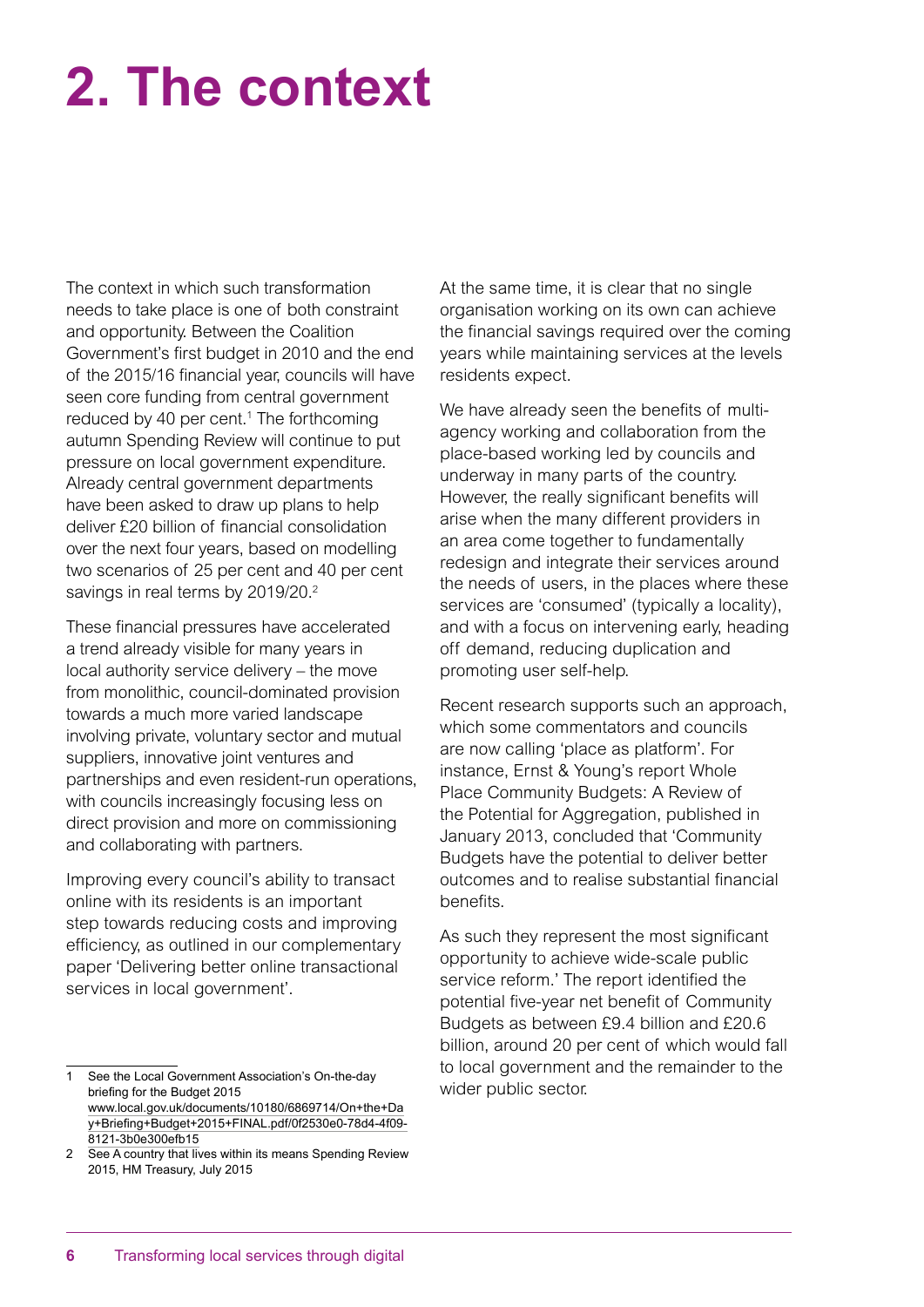In practice, the Government's own radical programme of public service reform reflects just such a move towards a future in which power is devolved and public services are enabled to join up around communities in a locality. The programme builds upon the place-based approaches to delivering outcomes piloted by many local authorities in recent years in which services are 'coproduced' by a range of local partners, including citizens themselves. This direction of travel will be given further impetus by the Government's commitment to devolution, which will be a major theme for the public services in the coming years and is discussed later in this paper.

Reform is being supported by a series of national programmes, such as Universal Credit, Troubled Families and Integrated Health and Social Care, all of which once again have at their core the need for different public, private and voluntary sector organisations to join up around their shared customers, to eliminate duplication and to share both knowledge and resources.

This paper therefore makes four main arguments:

- first, in a landscape where public service delivery is increasingly fragmented across different organisations, but in which joining up services around residents in a locality is essential, councils have a vital role to play in acting as ring holders, 'place shapers' and community leaders, drawing on their democratic legitimacy and extensive involvement in every aspect of their areas
- second, digital tools, technologies and approaches offer massive potential not just to make individual organisations and transactions more efficient, but also to support innovative, collaborative and transformative work to redesign services locally and to act as the 'glue' linking disparate service providers
- third, the potential of digital is so wide that there is a need to focus our efforts, the most obvious initial target being the major areas of public service reform already identified by the Government, such as health and social care integration, benefits system reform and troubled families, where existing place-based programmes (all of which have an existing digital component) could be substantially accelerated by greater digital innovation
- finally, the most effective vehicle for making rapid progress will be a properly funded, tried and tested 'invest to save' approach with a strong focus on digital leadership skills and capacity, user-led service redesign, and partnering/co-production with central government, the wider public, private and voluntary sectors and communities themselves.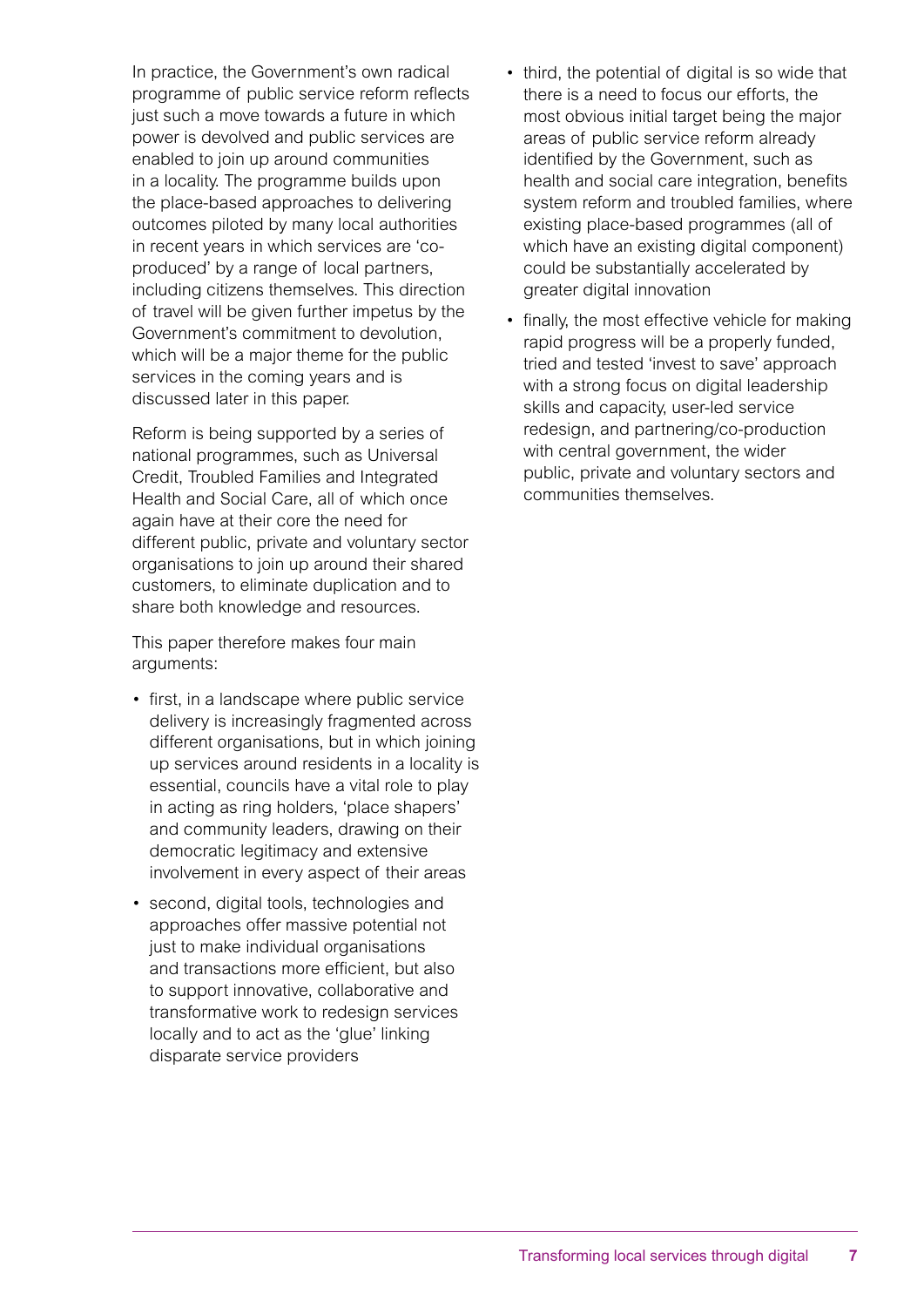# **3. The potential of digital**

Giving citizens and service users the ability to transact effectively online with their local service providers is an important element of public service reform. But modern digital technologies offer a much broader range of 'transformational' possibilities, which councils are already exploiting to redesign local services and to support collaborative, placebased activities.

'We will make greater use of digital technology to modernise Britain's public services and give people greater choice in the decisions that affect them and their communities.' A country that lives within its means – Spending Review 2015, HM Treasury, July 2015

Among other things, digital tools and approaches can:

- link processes within and between organisations, providing customers with a smooth and consistent end-to-end experience of a service, with feedback and updates at each stage, while avoiding rekeying of data by staff
- capture ongoing and up-to-date insight about how services are being used, helping service providers to monitor performance, share this information with customers and continuously improve service design
- enable organisations, with appropriate customer consent, to share information early, online and in real time for both operational and strategic purposes. This is vital not just for seeing individual customers or families 'in the round' (thereby facilitating the targeting of scarce resources and early intervention) but also for understanding local markets and patterns of need and

service provision (therefore underpinning 'intelligent commissioning')

• provide infrastructure and capabilities that can be built once and used many times by different organisations, reducing costs and risks, facilitating quicker deployment and achieving greater reliability and consistency.3

To cite a practical example, some councils have built electronic 'platforms' that connect individuals to each other via social media or to a range of public, private and voluntary sector service providers. The aim is to address issues such as social isolation, mental health or dementia by developing fundamentally different models of provision for certain localitybased services, such as social care, in which individuals, families and communities are encouraged and enabled to share information, to self-help and to resolve their problems with as little as possible direct intervention from the council and other local public bodies.

Cheshire East Council, working with Age UK Cheshire, Central and Eastern Cheshire PCT and Opportunity Links, has developed an online social media and information site (DemenShare) for people living with dementia, from those diagnosed to their families and carers. The site offers 24-hour access to information and enables users to share resources and build networks of support. As well as offering peer support, better outcomes and a reduction in the need for hospital-based services, the site has provided local GPs and commissioners with better insight into and connection with their customers.

<sup>3</sup> The approach has been dubbed 'Government as platform'. The Government Digital Service has started initial discovery work on online payments as an exemplar of what could be achieved. In principle, a 'platform' such as this could be made available to all organisations involved in public service delivery, including voluntary and mutual bodies.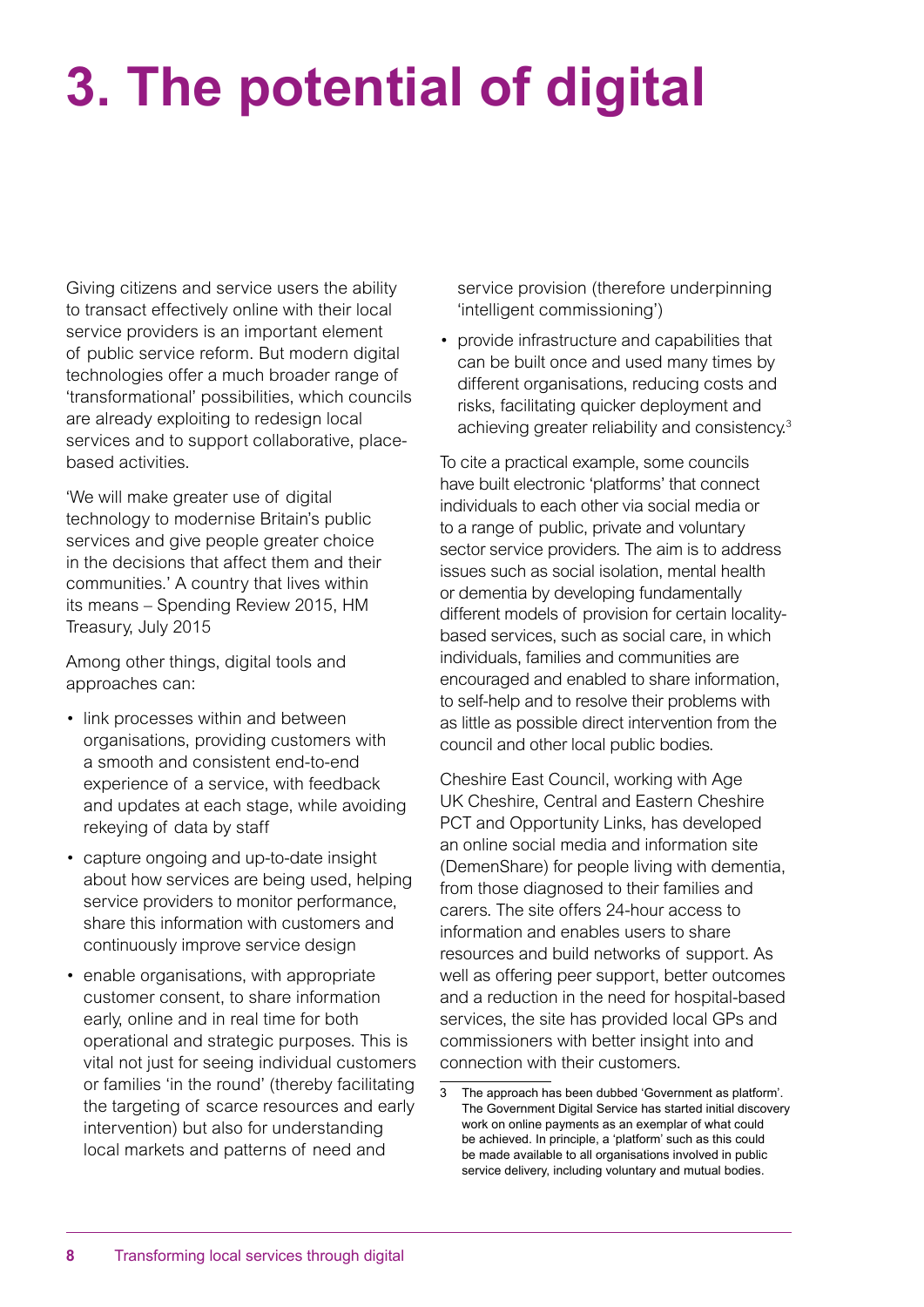The Staffordshire Marketplace is an online directory of local care, support and wellbeing services, activities and events across Staffordshire aimed at the whole family. Launched by Staffordshire County Council, the Staffordshire Marketplace makes it easier for people to find and access support and wellbeing services from hundreds of organisations operating locally, all in one place.

Where direct public service delivery remains essential, councils are exploiting the potential of digital technology to generate customer insight, share information with partners, support community-based frontline workers and reduce costs in ways that are radically reshaping services.

In the face of severe budget constraints, Leeds City Council has shifted its policy focus onto delivering outcomes rather than services. Citizens' needs are being met through an approach involving the different organisations in the city, supported by the Leeds Data Mill, a collaborative open data platform. The council talks in terms of 'place as platform'.

Tell Us Once is a cross-government initiative developed by a partnership of local government, the Department for Work and Pensions (DWP), HM Revenue and Customs (HMRC), DVLA and Passport Services to provide a service where people can inform government just once of a birth or death.

The scheme operates within a national model but with local variations to reflect the needs of different localities. Technology plays an important role in allowing citizens to use the service online or through assisted support by council staff and this has resulted in efficiencies being achieved in back-office processing. Estimates from 2014 suggested that Tell Us

Once is delivering total benefits of £22 million annually, with councils reporting fewer benefits overpayments, quicker termination of services and return of equipment or parking blue badges, and faster closure and reassignment of tenancies for example.

Blackburn with Darwen has been developing its approach to telecare and assistive living technology since 2008. A number of pilots were undertaken with different groups, including clients with learning disabilities who were on very high dependency packages and people living in several residential and nursing homes. An evaluation of the impact of the assistive living programme between 2008 and 2012 showed net savings of £2.2 million, while an evaluation of preventative/ early intervention approaches in conjunction with assistive living technologies for the period 2013/14 showed a reduction of some £1.2 million of direct budget costs. The council is keen to extend its approach to a wider local customer base as it has evidence of the benefits of early, appropriate use of the technology in reducing falls, hospital admissions and the general prevention of deterioration in well being.<sup>4</sup>

There are many more examples, some of which we highlight later in this document, of how leading councils are already deploying digital tools and approaches to deliver local services in innovative ways – from using better geographical information and global positioning technology to route waste collection vehicles to providing local community champions and neighbourhood staff with mobile devices and software with which to report environmental issues such as fly tipping.<sup>5</sup>

All of these initiatives are helping to transform the relationship between local public services, their customers and the frontline staff who are serving them. Clearly, however, innovation such as this requires new thinking and 'digital leadership' not just from councils, but also from their partners, including the suppliers of digital tools and technologies. It is also important not to forget the need to assist those who are less digitally able or confident. We return to these issues at various points in the paper.

<sup>4</sup> For a detailed case study, see [www.local.gov.uk/web/guest/](http://www.local.gov.uk/web/guest/productivity/-/journal_content/56/10180/7161900/ARTICLE) [productivity/-/journal\\_content/56/10180/7161900/ARTICLE](http://www.local.gov.uk/web/guest/productivity/-/journal_content/56/10180/7161900/ARTICLE)

<sup>5</sup> For an in-depth discussion and set of examples, see Transforming local public services: using technology and digital tools and approaches, Local Government Association, June 2014.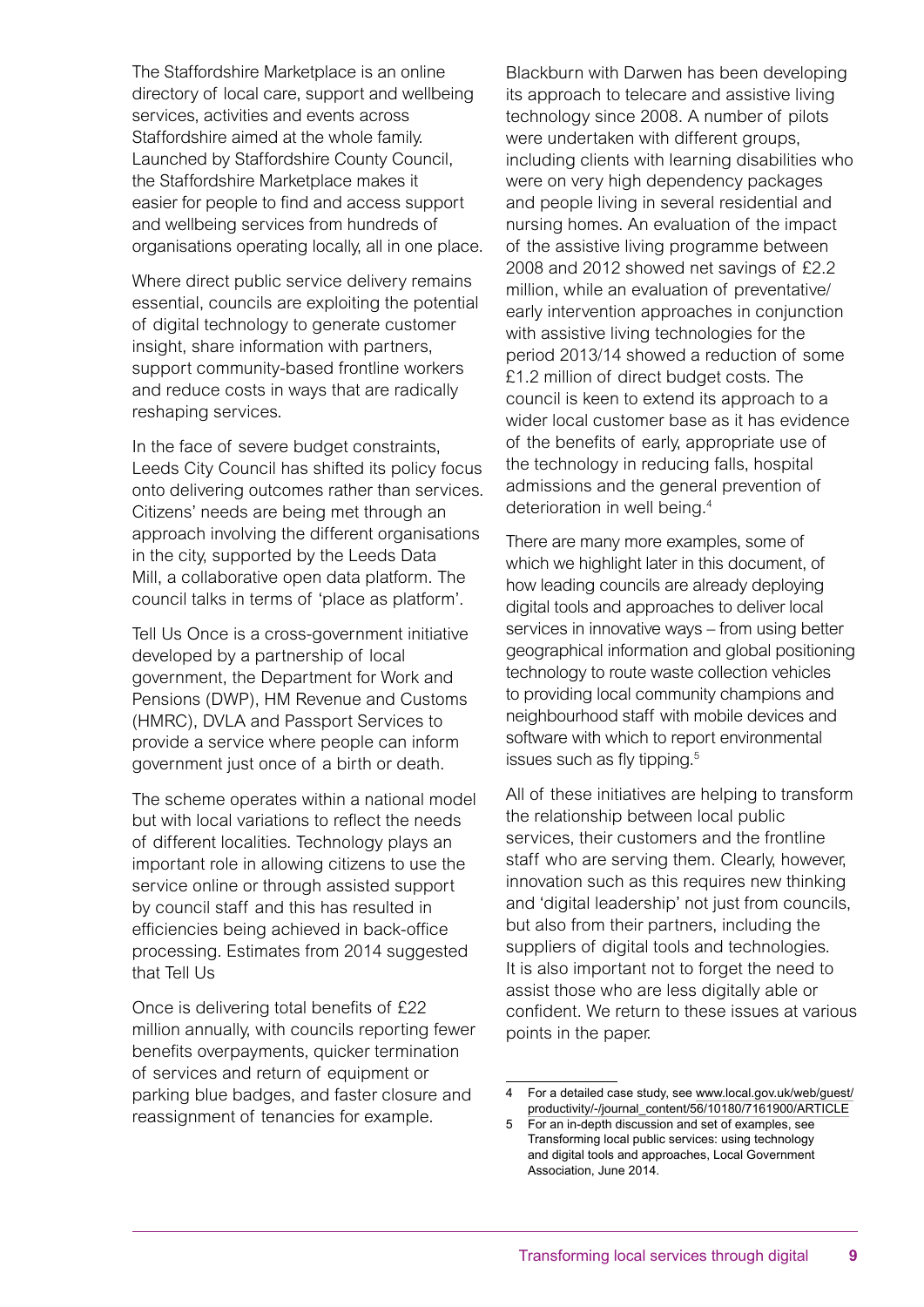# **4. Focusing our efforts**

There is almost limitless potential to apply digital tools and technologies to specific local services – from customer-facing services such as planning or trading standards to back-office services such as procurement and human resources – as well as to underpin wider work on transformation. To accelerate progress, therefore, and to deliver national and local outcomes quickly and efficiently, a highly focused approach will be required, applying digital tools and approaches to an agreed set of priority projects and programmes.

It is clear that on current trends most council spending by the end of the decade will be directed at core statutory functions, in particular services for adults and children. Not only does this indicate where efforts around digital transformation can best be directed, it also highlights the danger that, by the end of the current Parliament, councils may not have the funding required to redesign these services. There is a strong case therefore for investing in a programme of support now, thereby helping to improve outcomes and reduce operational costs in the future.

This paper therefore argues that the most obvious place to focus support is on a small number of current priority national programmes where a range of partners are already involved in co-designing place-based approaches, where much of the ground work above (including some initial work around digital) has already been done and where a greater focus on applying digital tools and technologies could rapidly accelerate progress.

In particular we have identified:

- health and social care integration
- troubled families
- reforming the benefits system.

In each case we briefly summarise below the potential opportunities and challenges of taking a digital approach and highlight some of the work already underway locally.

The move towards devolution within England will of course encompass these and other priorities. Our paper therefore includes a short discussion on how devolution should give added impetus to place-based approaches to local service provision, supported by digital.

Two concluding sections then summarise the common themes emerging from the paper – including the need to promote digital leadership at various levels, to support greater dissemination of existing practice and learning and to accelerate progress on key elements of technical infrastructure – and discuss potential models for a programme to mainstream local digital innovation and generate significant savings.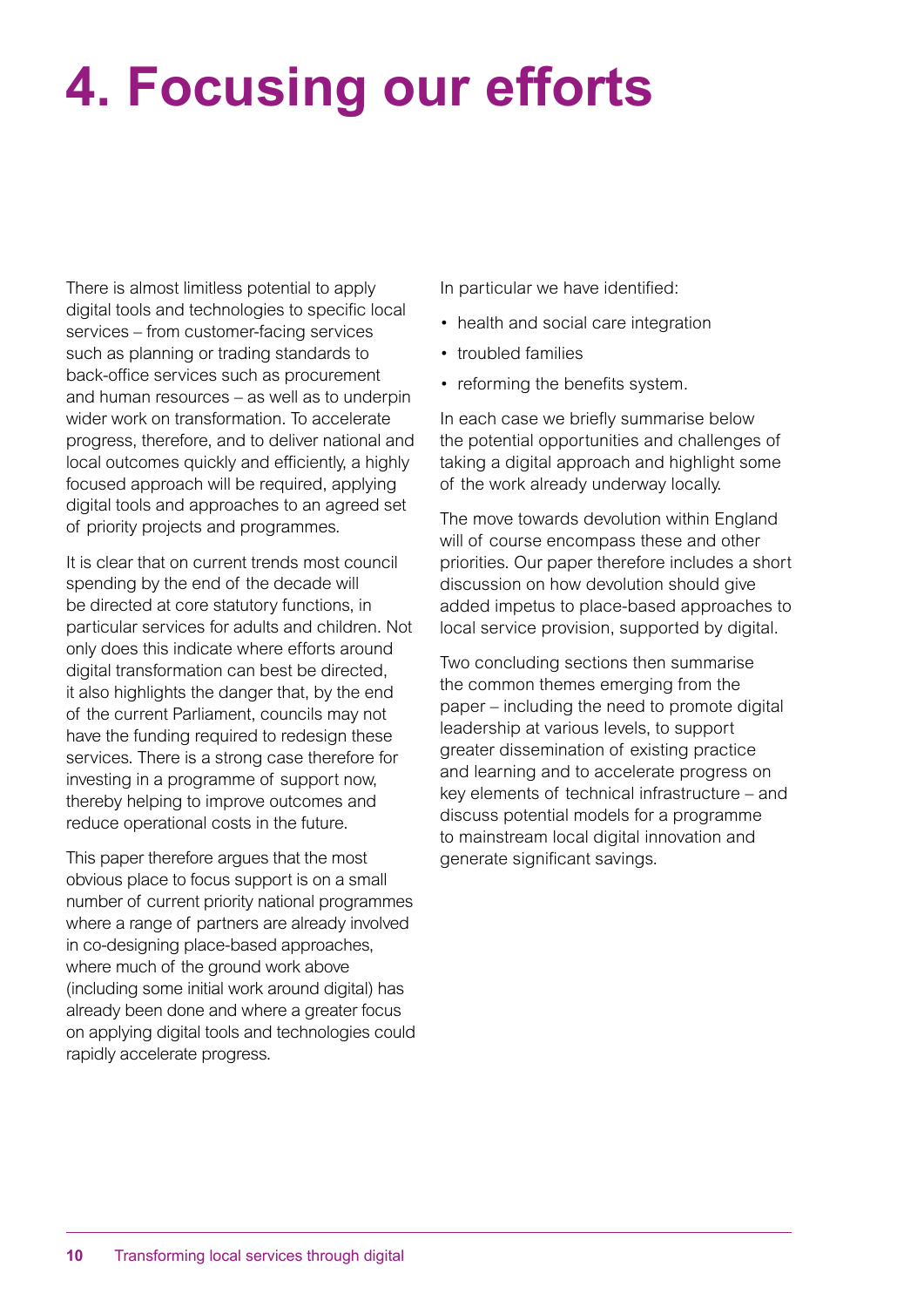### **5. Health and social care integration**

The increasing pressures on health and social care services added to the recognised funding gap facing the system (estimated at £12.3 billion) are making health and social care integration an ever greater priority. A recent report by Ernst and Young, commissioned by the Local Government Association (LGA), highlighted the need for urgent and radical change to the way in which we provide care for the elderly and disabled and argued for a further £5.2 billion investment in prevention to overhaul health and social care.<sup>6</sup>

Meanwhile, over the last few years, councils have been transforming services in line with phase one of the Care Act – improving information and advice about all care support services, not just those provided by the council, and also ensuring that needs assessments are carried out for carers, not just for people receiving care.

The application of digital tools and approaches will be fundamental to realising these ambitions. The more effective use of data and technology is already being promoted at national level by the National Information Board (NIB) and NHS England.7 This arose from the publication of Personalised Health and Care 2020 in November 2014, which sets the ambition for how information and technology can support the delivery of health and care, and is critical to the

achievement of the Five Year Forward View. There is now an appetite to avoid the topdown, one-size-fits-all approaches of the past (for example Connecting for Health) in favour of an approach that focuses on collaborative work with localities to deliver integrated, placebased health and social care services.

In practice, the Integrated Health and Social Care Pioneers,<sup>8</sup> as well as many other councils, have begun to exploit digital technologies to meet these challenges. Work in local government includes:

- collaborating with partners in health to bring together health and care records to support direct care and to explore citizen access to information
- developing online self-service portals to enable residents to purchase health and social care support and equipment (see the Staffordshire example earlier in this paper)
- promoting self-care and supporting prevention through the development of appropriate technologies including assistive technology and social care apps
- exploring the potential to move contact with citizens online, in particular triage activity for social care assessments including trusted assessors and third parties
- collating cross-agency intelligence to support more integrated commissioning.

<sup>6</sup> Creating a better care system, Ernst and Young, June 2015 [www.local.gov.uk/documents/10180/6869714/Creating+a+b](http://www.local.gov.uk/documents/10180/6869714/Creating+a+better+care+system+June+2015/0692d75a-5c26-4b85-a2b5-9e7dd59b455) [etter+care+system+June+2015/0692d75a-5c26-4b85-a2b5-](http://www.local.gov.uk/documents/10180/6869714/Creating+a+better+care+system+June+2015/0692d75a-5c26-4b85-a2b5-9e7dd59b455) [9e7dd59b455](http://www.local.gov.uk/documents/10180/6869714/Creating+a+better+care+system+June+2015/0692d75a-5c26-4b85-a2b5-9e7dd59b455)

<sup>7</sup> Established by the Department of Health, the National Information Board brings together national health and care organisations from the NHS, public health, clinical science, social care and local government, together with appointed lay representatives. It is charged with developing the strategic priorities for data and technology in health and care to deliver the maximum benefit to citizens and patients and to make appropriate recommendations for investment and action.

<sup>8</sup> Fourteen localities were selected in November 2013 as integrated care pioneers to develop innovative ways to coordinate care around people s needs. The programme was expanded to include a further group of wave 2 Pioneers in January 2015. The programme's Annual Report 2014 is available at [www.local.gov.uk/documents/10180/6927502/Integrated+C](http://www.local.gov.uk/documents/10180/6927502/Integrated+Care+Pioneer+Programme+Annual+Report+2014/76d562c3-4f7d-4169-91bc-69f7a9be481c) [are+Pioneer+Programme+Annual+Report+2014/76d562c3-](http://www.local.gov.uk/documents/10180/6927502/Integrated+Care+Pioneer+Programme+Annual+Report+2014/76d562c3-4f7d-4169-91bc-69f7a9be481c) [4f7d-4169-91bc-69f7a9be481c](http://www.local.gov.uk/documents/10180/6927502/Integrated+Care+Pioneer+Programme+Annual+Report+2014/76d562c3-4f7d-4169-91bc-69f7a9be481c)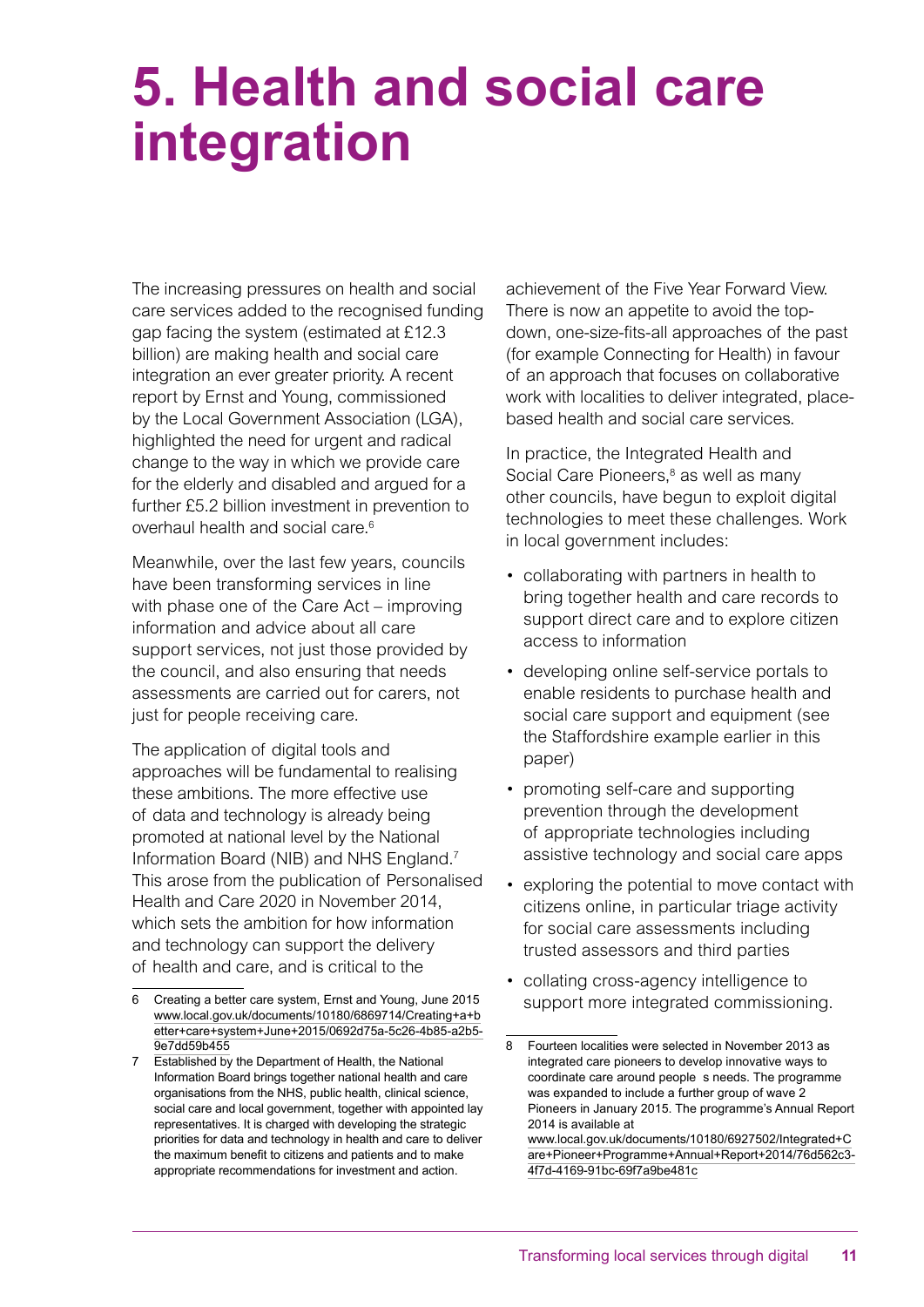For example, Kent County Council's public health team is running a programme called 'Integrated Commissioning', enabled by integrated intelligence. The goal is to understand citizen journeys across health, social care and other services and includes modelling how the benefits of integrated care could be realised.

Four areas of work are particularly significant in our view and offer potential for further, targeted support:

#### **Exploiting the potential of technology to facilitate self-care and support people to remain in their home for longer**:

Councils have already deployed a wide range of telecare, telehealth and assistive living technologies, to enable people to live independently and safely at home and to support the remote delivery of care. Developments in smart devices, wearable technologies, avatars and even robotics are offering new opportunities, while there are valuable links to housing through the adaptation of existing homes, building specialised houses or developing 'homes for life' – houses which can be adapted easily.

The wide evidence base on telecare costs and savings suggests that significant efficiencies can be generated if the use of the technology is carefully targeted and forms part of a wider care plan and balanced package of support, as our earlier Blackburn with Darwen example demonstrates. However, the main savings are not likely to come from the cost of delivering care itself, but from helping people stay at home longer – thereby reducing expensive residential fees – or from reducing hospital admissions, therefore benefiting health service budgets rather than the care authorities making the initial investment. A Deloitte report published in 2015 found that a telehealth hub across 210 care homes reduced hospital admissions, use of A&E and hospital bed days.<sup>9</sup>

Meanwhile, although many councils have implemented these technologies, there remains scope to further develop their use, for instance by integrating telecare and telehealth more effectively, extending their scope to encompass new groups (eg people with mental health issues) and investing where appropriate in emerging technologies, including links to social care 'apps'.10 For example, the Jointly app (supported by Carers UK and currently used by 500 people) is a new service that supports carers to make caring easier, less stressful and more organised. The app combines group messaging with features including 'to do' and medication lists.<sup>11</sup>

An Association of Directors of Adult Social Services (ADASS) survey, published in October 2014, found that almost 75 per cent of councils were part of a regional network or forum related to assistive technology/telecare. However, only 24 per cent currently operated integrated telecare and telehealth, although 48 per cent were considering it.<sup>12</sup> This suggests there are significant opportunities for further roll-out and savings.

Work by Paul Clifford et al. published in 2012 found that very substantial savings are achievable through the widespread targeted use of telecare. Potential savings lie in the range of £3 million to £7.8 million for a typical council, or 7.4 to 19.4 per cent of total older people's social care.13 A more recent study based on evaluations in 41 English councils and covering 3,303 people who used telecare during 2010-2014 found annual average savings of £1,151 per person for adult social care. However there were wide variations across the areas surveyed and telecare provided for 'prevention' or 'reassurance' purposes represented an additional cost whose value was difficult to quantify.<sup>14</sup>

- 11 See [www.jointlyapp.com](http://www.jointlyapp.com)
- 12 Better Care Technology Survey 2014 Report, ADASS, October 2014 [http://www.adass.org.uk/better-care-technology-](http://www.adass.org.uk/better-care-technology-survey-2014)
- [survey-2014](http://www.adass.org.uk/better-care-technology-survey-2014) 13 See [http://www.scie.org.uk/prevention-library/getdetailedres](http://www.scie.org.uk/prevention-library/getdetailedresultbyid?id=a11G000000180KpIAI)
- [ultbyid?id=a11G000000180KpIAI](http://www.scie.org.uk/prevention-library/getdetailedresultbyid?id=a11G000000180KpIAI) 14 See Telecare: Outcomes and Cost Effectiveness, Care Performance Partners Ltd., March 2015 [http://capp-ltd.co.uk/resources/](http://capp-ltd.co.uk/resources/TelecareOutcomesEfficiency20150423.pdf) [TelecareOutcomesEfficiency20150423.pdf](http://capp-ltd.co.uk/resources/TelecareOutcomesEfficiency20150423.pdf)

<sup>9</sup> Connected health: How digital technology is transforming health and social care, Deloitte, April 2015

<sup>10</sup> See for instance the work underway in [Kent http://www.theguardian.com/public-leaders](Kent http://www.theguardian.com/public-leaders-network/2015/jun/17/business-case-councils-risk-money-internet-of-things)[network/2015/jun/17/business-case-councils-risk-money](Kent http://www.theguardian.com/public-leaders-network/2015/jun/17/business-case-councils-risk-money-internet-of-things)[internet-of-things](Kent http://www.theguardian.com/public-leaders-network/2015/jun/17/business-case-councils-risk-money-internet-of-things)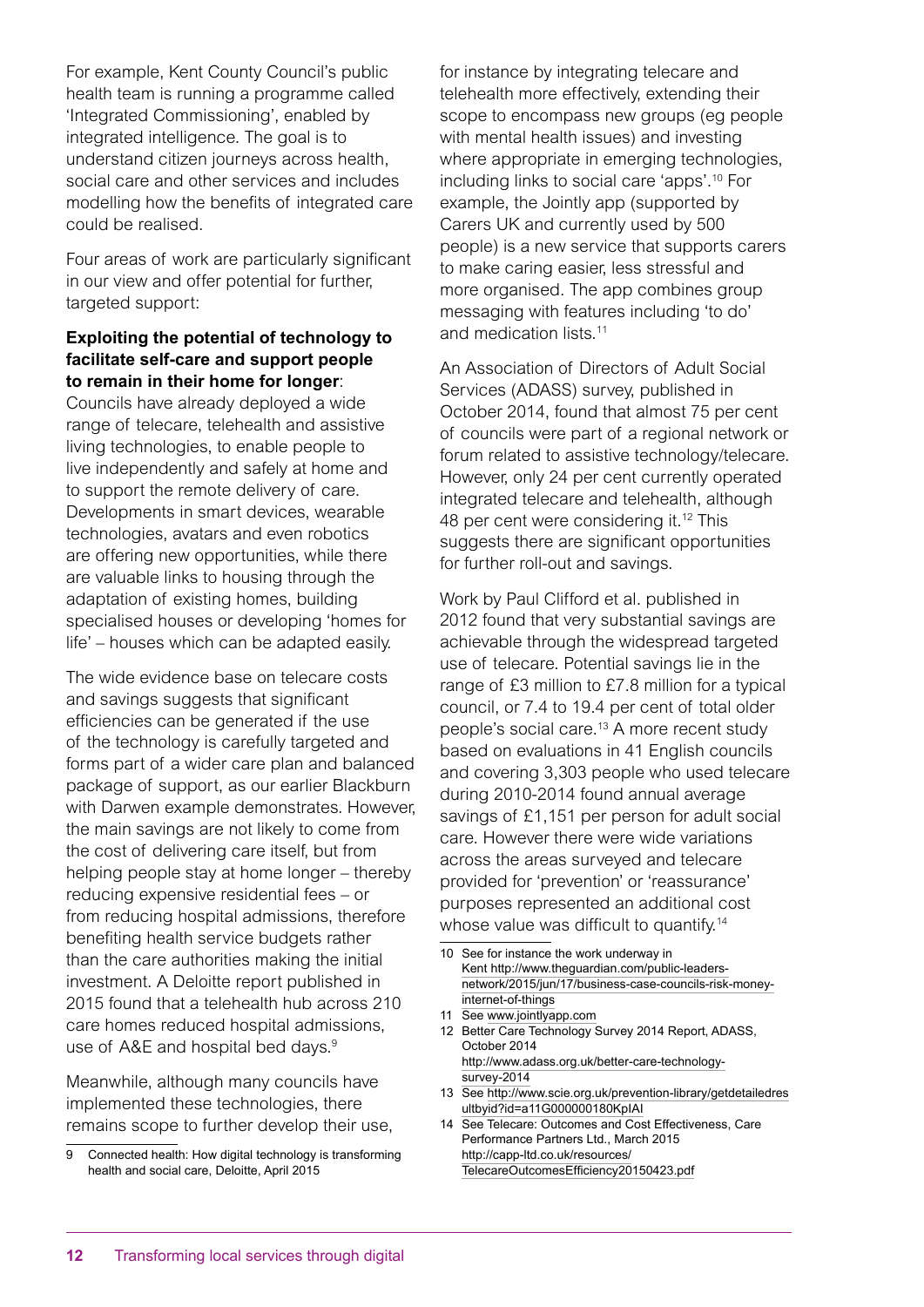Developing integrated care records and giving citizens access to their information: Shared integrated digital care records allow care professionals to have access to the same high-quality, comprehensive and up-to-date information about an individual. This gives the partners a clear picture of the person's needs and enables them to act quickly and effectively to support them, for instance sharing information across a multi-disciplinary team to plan for hospital discharge.

At a strategic level, shared intelligence allows organisations to develop improved patient pathways and services. However securing agreement to share data remains challenging and there are practical issues to resolve, such as how a care record would follow a person who moved to a different part of the country. System suppliers (including those involved in social care) need to be encouraged to adopt open interfaces that allow automated information sharing in a safe and secure way. This supports the national commitment to have a paper-free health and care system at the point of care by 2020.

As part of the Pioneer programme, both Leeds and Cheshire are working on integrated digital care records. The Cheshire integrated care pioneer covers two unitary councils and four clinical commissioning groups. The pan-Cheshire integrated digital care record was the first major priority that the Cheshire partners realised would achieve significantly improved outcomes and value for money. Leeds recognised that a real-time, citizen-centred care record was needed to support more personalised and joinedup care. Rather than making a disruptive and costly attempt to introduce a single IT system, the partners opted for a digital care record where key information from separate IT systems would be integrated into a webbased application view.

#### **Digitising transfers of care and**

**communications**: There is still significant use of fax and other paper-based mechanisms for administering transfers and discharges to and from various care settings.

This increases the risks of information going astray, of delaying discharges and increasing costs. Digitising these processes and mainstreaming them would enable all relevant parties to be informed simultaneously, while the information would automatically form part of the individual's digital care record. However, there remain issues over communication standards and processes can be complex, for instance in two-tier local government areas.

The Adapter project is funded by the Department of Health's Common Assessment Framework Demonstrator scheme and managed by the Health and Social Care Information Centre. The aim is to develop a means of sending patient-identifiable information, including GP referrals, hospital admissions and discharges, assessments and care plans (often currently sent by fax or in paper files), electronically between health and social care agencies in a format that meets Interoperability Toolkit messaging standards. Five London Boroughs are currently involved as well as a range of NHS Trusts, GP practices and software suppliers. The Adapter is a piece of 'middleware' that enables applications to send messages to other applications when they do not have the same interfaces. When there is a requirement to send to a new application, the middleware is changed not the applications, reducing the cost and time involved in delivering integration. The business benefits include reductions in the length of hospital stays, cost savings through greater staff efficiency and less use of paper and fax, and improvements in communication, the governance of personal data and data accuracy.

#### **Supporting mobile working at the frontline**:

Providing frontline staff with mobile working solutions, including appropriate software and client information, should allow professionals to spend more time with their clients in the community, as well as speeding up data capture and decision-making and reducing transcribing errors.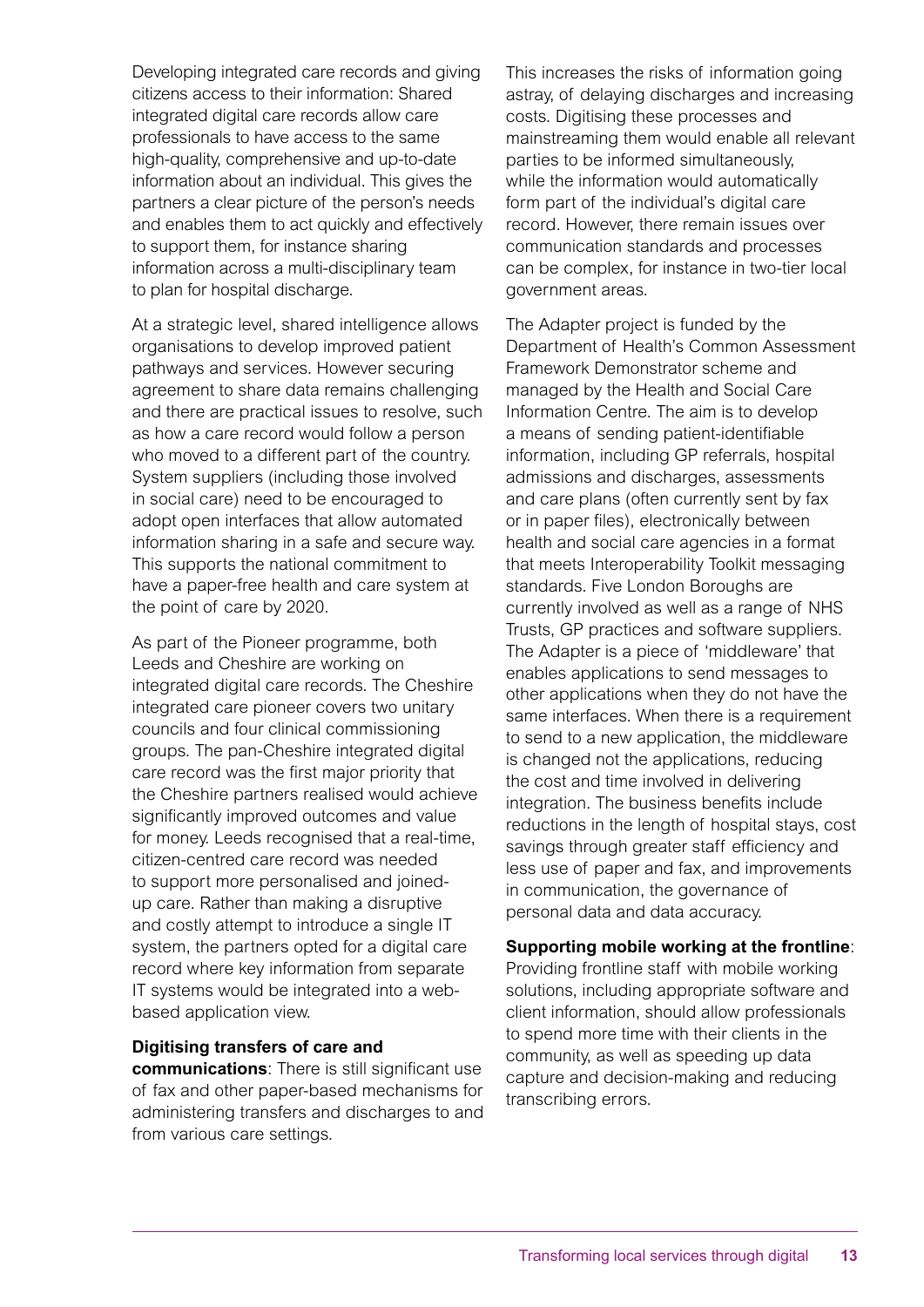The Deloitte report mentioned earlier found that mobile working could significantly reduce the time spent on paperwork. There are potential ancillary benefits such as savings in office space, travel time and CO2 emissions. Meanwhile seemingly simple improvements in access to shared calendars, address books and service directories could also be important – particularly where the emphasis is on health and care integration, supporting connectivity between teams across organisations. The evidence suggests however that the use of mobile technology in the social care workforce remains relatively limited and significant investment and cultural change is required.

In recent years, frontline social workers and occupational therapists from Southend-on-Sea's adult social services department have been issued with laptops that can be used to conduct self-directed support assessments at a client's home. An online link to the council means that the information is fed straight into the council's care management system, where an automatic resource allocation system calculator works out a personal budget score. The social worker can do all of this on the move, without having to travel back to the office. The result has been a significant reduction in bureaucracy and paperwork.15

There is already therefore a great deal of digital innovation underway in local councils, backed at national level by bodies such as the ADASS, and much learning that could be shared with the wider health and social care system, complementing the work that the NIB, Department of Health and NHS England are doing around the digital agenda.

However significant barriers to progress remain – many involving infrastructure (which has historically been designed for health rather than health and care) as well as the complicated arrangements for data sharing. They include the complexity of knitting together the wide range of initiatives already underway, the challenges of balancing costs and benefits across different public bodies, difficulties with linking the PSN and N3 networks, issues with the Information Governance Framework for health and social care, and wider concerns around information sharing and governance.

The challenge therefore is to continue developing a shared understanding of the current landscape of digital innovation in health and social care and to identify the key priorities for investment, building on the national work on health and social care informatics and technology that local government is already supporting.

<sup>15</sup> See [http://www.communitycare.co.uk/blogs/adult-care](http://www.communitycare.co.uk/blogs/adult-care-blog/2013/09/social-work-on-the-move-how-mobile-working-can-improve-care-management/#sthash.QaVNiPXq.dpuf)[blog/2013/09/social-work-on-the-move-how-mobile-working](http://www.communitycare.co.uk/blogs/adult-care-blog/2013/09/social-work-on-the-move-how-mobile-working-can-improve-care-management/#sthash.QaVNiPXq.dpuf)[can-improve-care-management/#sthash.QaVNiPXq.dpuf](http://www.communitycare.co.uk/blogs/adult-care-blog/2013/09/social-work-on-the-move-how-mobile-working-can-improve-care-management/#sthash.QaVNiPXq.dpuf)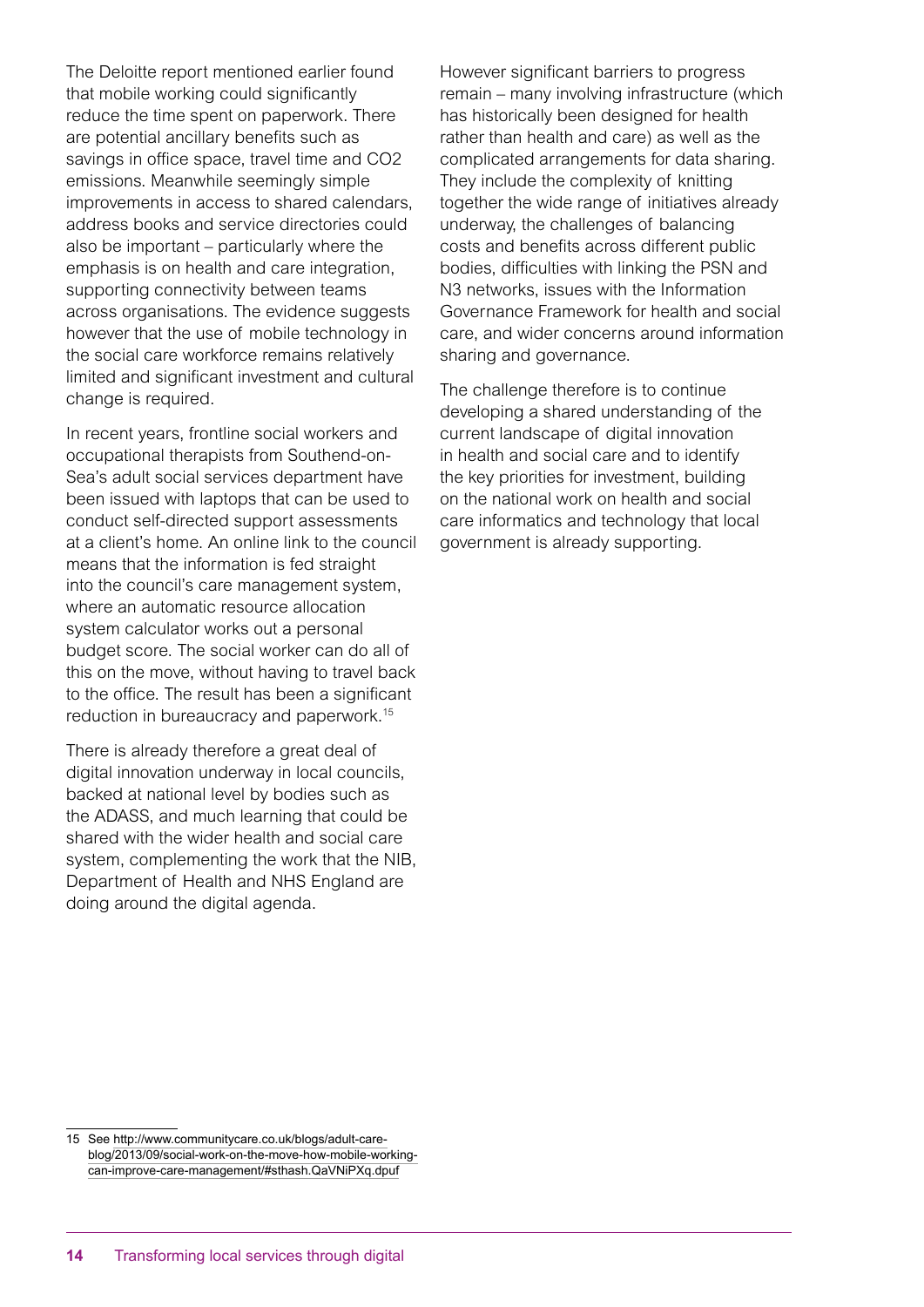### **6. Troubled families**

The Troubled Families Programme recognises that a small number of families place a disproportionate burden on local public services, particularly where services are delivered in self-contained silos. Supporting the 10 highest cost residential addresses in Bristol between June 2013 and June 2014, for instance, cost the police, probation and prison services and the CPS alone £490,000 or almost £50,000 per address per year.

Early and coordinated intervention across a range of agencies can therefore save significant sums, as well as improving people's lives. A social return on investment in Bristol carried out by a local university showed that for every £1 spent on family intervention, the local public services saved £1.68. Statistics for the city show decreased demand for police services, reduced antisocial behaviour and domestic abuse and improved school attendance.

Portsmouth Council and its partners have developed a programme of 'early help and intervention' at the earliest point of concern, the catalyst for the initiative being their Troubled Families programme. The city's multi-agency Public Services Board wanted to understand why families became 'troubled' in the first place and to test the hypothesis that a focus on earlier points of intervention could prevent families reaching this point. A team gathered a wide range of information to plot the journeys of eight families and found that the additional cost to the multiple agencies involved could reach as much as £0.5 million per family. Some families were actively asking for help but failing to reach current intervention thresholds (meaning they would later reach crisis point); others who needed support were not being recognised

early enough. The prevalent culture was to 'refer and assess' rather than to provide support that would bring about genuine change. As a result, the service has been redesigned in one area of the city. The new service, branded Positive Family Futures and supported by DCLG's Delivering Differently in Neighbourhoods programme, aims to use 'wobbles' or triggers from the information held in current systems to proactively identify at the earliest opportunity families who require help. A 'navigator' then acts as the single case holder for the family and pulls on a range of services as required. Intervention typically occurs at a point well below normal thresholds. Portsmouth is currently developing a cost-benefit analysis model but initial work suggests the savings could be significant. There have not been any major difficulties in sharing data across agencies, mainly because the families have given consent and there is an effective data sharing protocol in place. But current ICT systems have proved a barrier and the team would like to further develop two digital solutions: a system to gather information at the point where a family moves into an area (at the moment collated on a spreadsheet); and a tool to support a cost-benefit analysis that will help staff to understand the cost of their current interventions.

A Government statement issued in March 2015 claimed that the Troubled Families programme as a whole had already saved taxpayers an estimated £1.2 billion, from a maximum government investment of £448 million, an average gross saving to the taxpayer per troubled family of £12,000.16

<sup>16</sup> See [https://www.gov.uk/government/news/more-than-](https://www.gov.uk/government/news/more-than-105000-troubled-families-turned-around-saving-taxpayers-an-estimated-12-billion)[105000-troubled-families-turned-around-saving-taxpayers](https://www.gov.uk/government/news/more-than-105000-troubled-families-turned-around-saving-taxpayers-an-estimated-12-billion)[an-estimated-12-billion](https://www.gov.uk/government/news/more-than-105000-troubled-families-turned-around-saving-taxpayers-an-estimated-12-billion)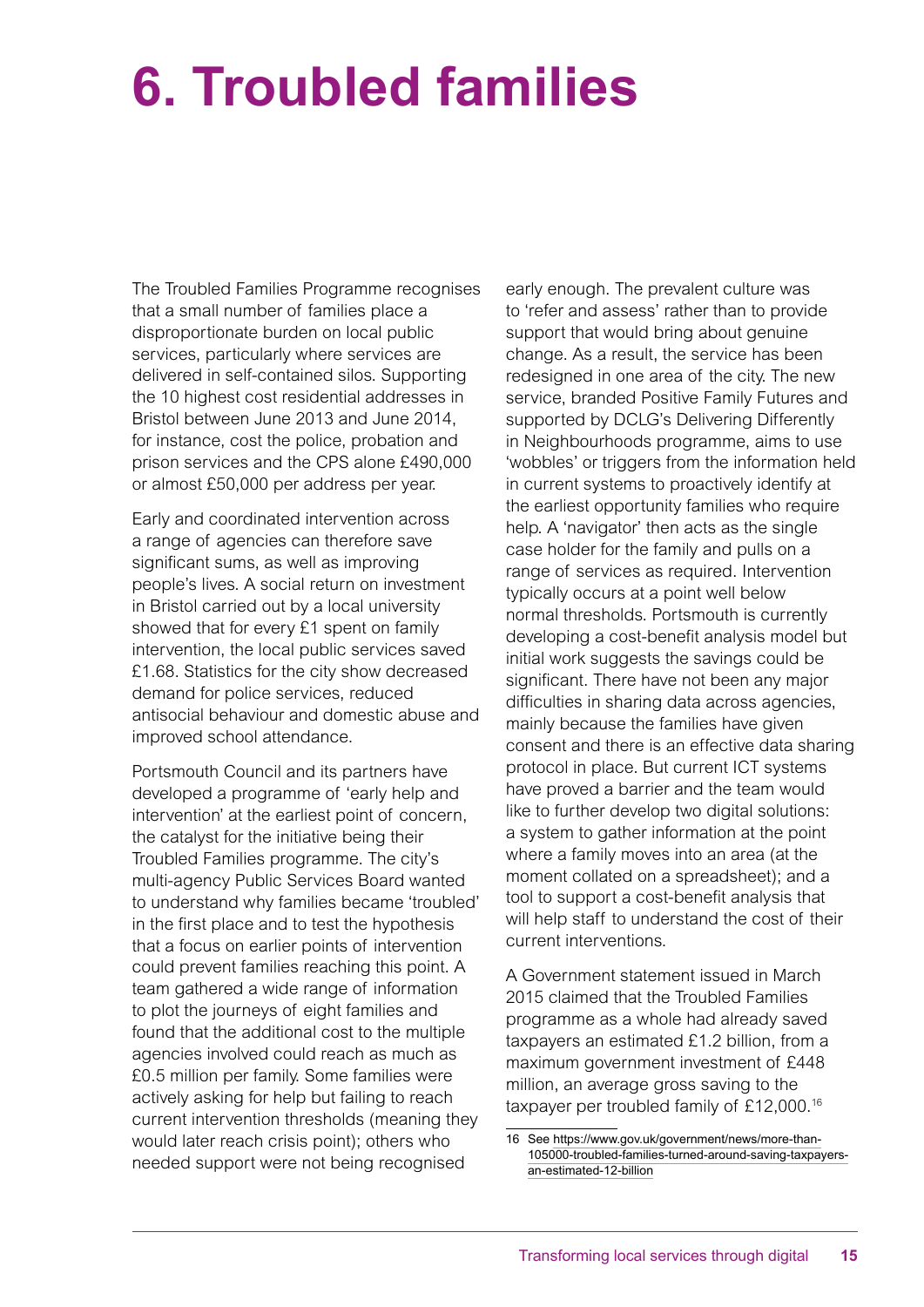In the Queen's Speech of May 2015 and in subsequent announcements, the Government has committed to extending the programme to 400,000 more families by the end of the current parliament.

The effective use of information, supported by digital tools and approaches, has been a core element of the Troubled Families initiative, with Manchester for instance using a customerdesigned data warehouse and now working to extend access to its database via secure web log-ins to a wider range of local partners. The initial work to identify families eligible for the programme has typically been expanded to create a much more complete and strategic picture of the social issues that families face, offering the potential for improved demand management, resource profiling and service design. As a report on Bristol stated, 'the Troubled Families Programme has managed to build the most complete social picture of the city ever available'.17

The work in Bristol is a good example of both the potential of the programme and the way in which information and digital technologies can be exploited. Bristol was an early adopter of the Expanded Troubled Families Programme, starting in September 2014. This expanded phase of the programme significantly increased the number of families engaged in the initiative to 4,200 as well as widening the scope of the issues addressed to encompass domestic violence and children needing help.

The process of bringing together over 30 datasets securely and in a timely manner has proved pivotal to the programme's success in Bristol. The value of the consolidated data cannot be underestimated – it facilitates significantly improved analysis, aligns needs to resource deployment and informs the development of future services.

In practical terms, the collated datasets have allowed for the in-house development at notional cost of a Troubled Families database, which can be searched by address or name to bring up a summary of the family and is available on a day-to-day basis to a range of local agencies.

17 Bristol Troubled Families Hindsight to Foresight, 2015.

Where appropriate, the family's data can be used to create an electronic Family Workbook that is allocated to a member of staff. The workbook (also developed in-house at notional cost) not only contains details of family members and the organisations with which they are in contact, but can also be used to monitor the Troubled Families outcomes towards which the staff member and the family are working and the actions they have jointly agreed. Updates are passed regularly both ways between the database and the workbook.

Overall, the programme in the city has helped to:

- break down barriers to data sharing, both internally within the council and with other partner agencies including the police
- underpin a move from a reactive to a proactive approach to prioritising families for early intervention based on predictive modelling that identifies families at risk
- provide decision makers within the Early Help structure with evidence to support effective and more timely allocation of families to their teams
- give practitioners access to the most up-todate information on their families
- predict the vulnerability of domestic abuse victims, young people at risk of being involved in street conflict and vulnerable victims of antisocial behaviour
- supplement with additional indicators and fundamentally review the 'risk of NEET index' that local schools compile
- identify the costs and demand placed by families on the criminal justice system, demonstrating the potential to expand this analysis to other public bodies in the future.

The wider Troubled Families programme has not been without its challenges or constraints. Many councils, for instance, had to spend more time than anticipated collating and matching data on families in the early stages of the programme.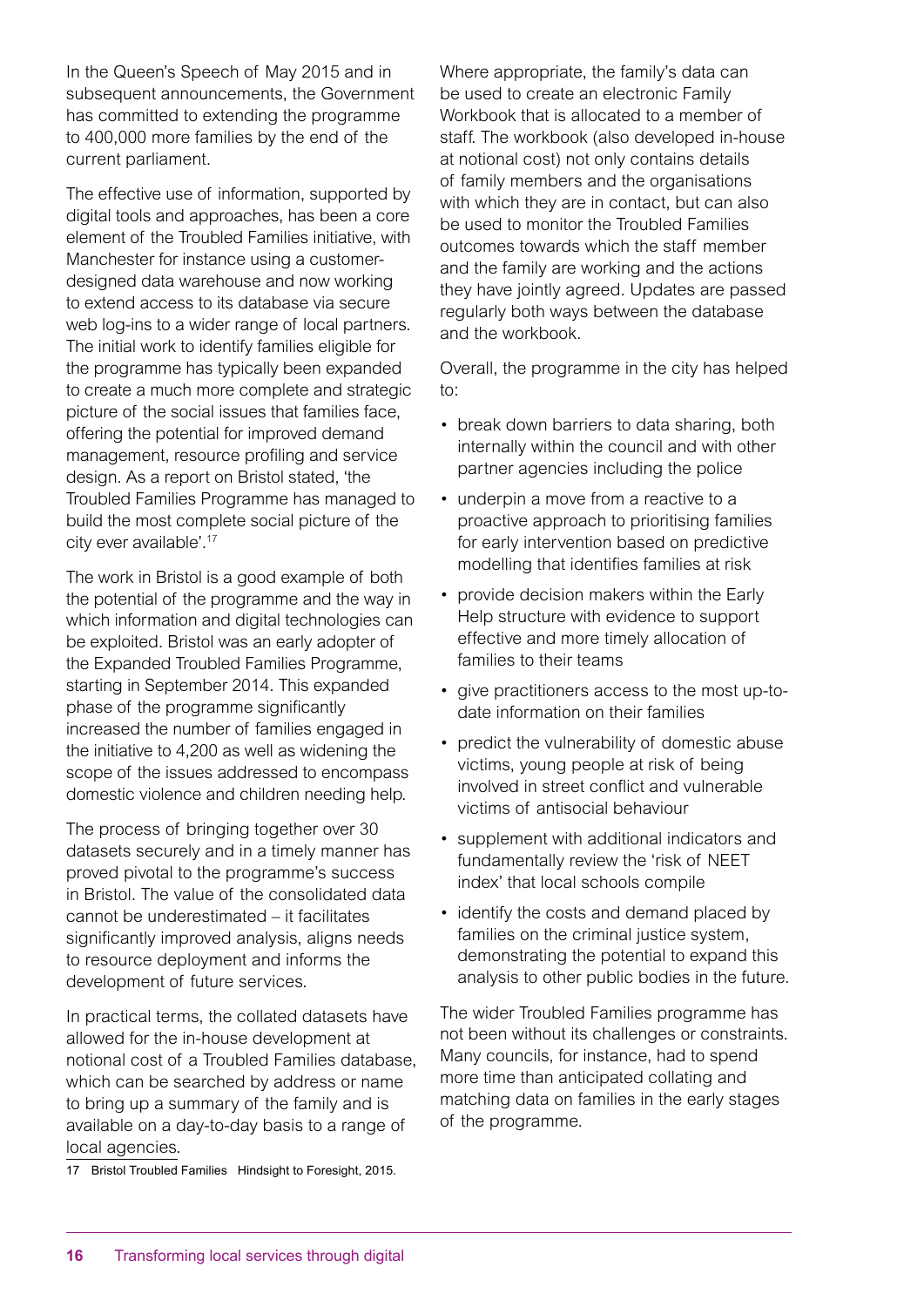The extended scope of the Expanded Troubled Families Programme in Bristol involved renegotiating with existing partners to develop more in-depth data sharing, as well as engaging new agencies to work with the programme.

At a more technical level, current council systems often cannot cope with family groups (as opposed to individuals) and the movement of people in and out of families. There may be a need to develop better information and system architectures, operating in real time, and more robust platforms – at the moment, Bristol for instance relies heavily on Access and Excel, which are at their limits, and on periodic data updates.

After using a variety of software over the past three years, Nottinghamshire County Council has now fully switched over to FME Safe Software as the integration platform for all its data matching processes for Troubled Families. The data systems are fed into FME and, in turn, many of the outputs feed into mapping solutions, other databases etc. This enables partners to see at a glance what 'triggers' are met for family members within Nottinghamshire. FME is also used to manage the county's other community safety datasets and some of this information is placed on the Nottingham Insight website – on the whole a fairly automated process. Future plans include expanding the data sets that are fed into the data hub, allowing internal teams to check progress via auto-filled performance dashboards. The county intends to use databases to manage key strands of its business, including prioritising and tracking families and checking eligibility for payment by results. Sharing health data remains challenging, but the team is now receiving details of attendances at A&E for assaults and is hoping to receive data on obesity, substance misuse and dementia in the next few months. Over the first two years of the Troubled Families programme the county has achieved savings of around £2 for every £1 spent. It hopes to see this figure improve over the next three years as it moves towards transformation.

However, the potential for this sort of intelligence-led, place-focused approach to delivering public services is enormous, particularly if combined with other councilled digital initiatives aimed at enabling multiagency working.

Patchwork is an innovative digital tool designed by FutureGov in collaboration with a number of local authorities, including Staffordshire County Council. It allows frontline care professionals quickly to log in and see which other agencies are supporting their client and how to get in touch with them, meaning that members of staff spend less time at their desks searching for contacts and more time with their clients. The system is designed to mimic familiar social media sites and, by giving a full picture of how clients are interacting with the public services, it reduces the risks of different services working in a disconnected way around the same person.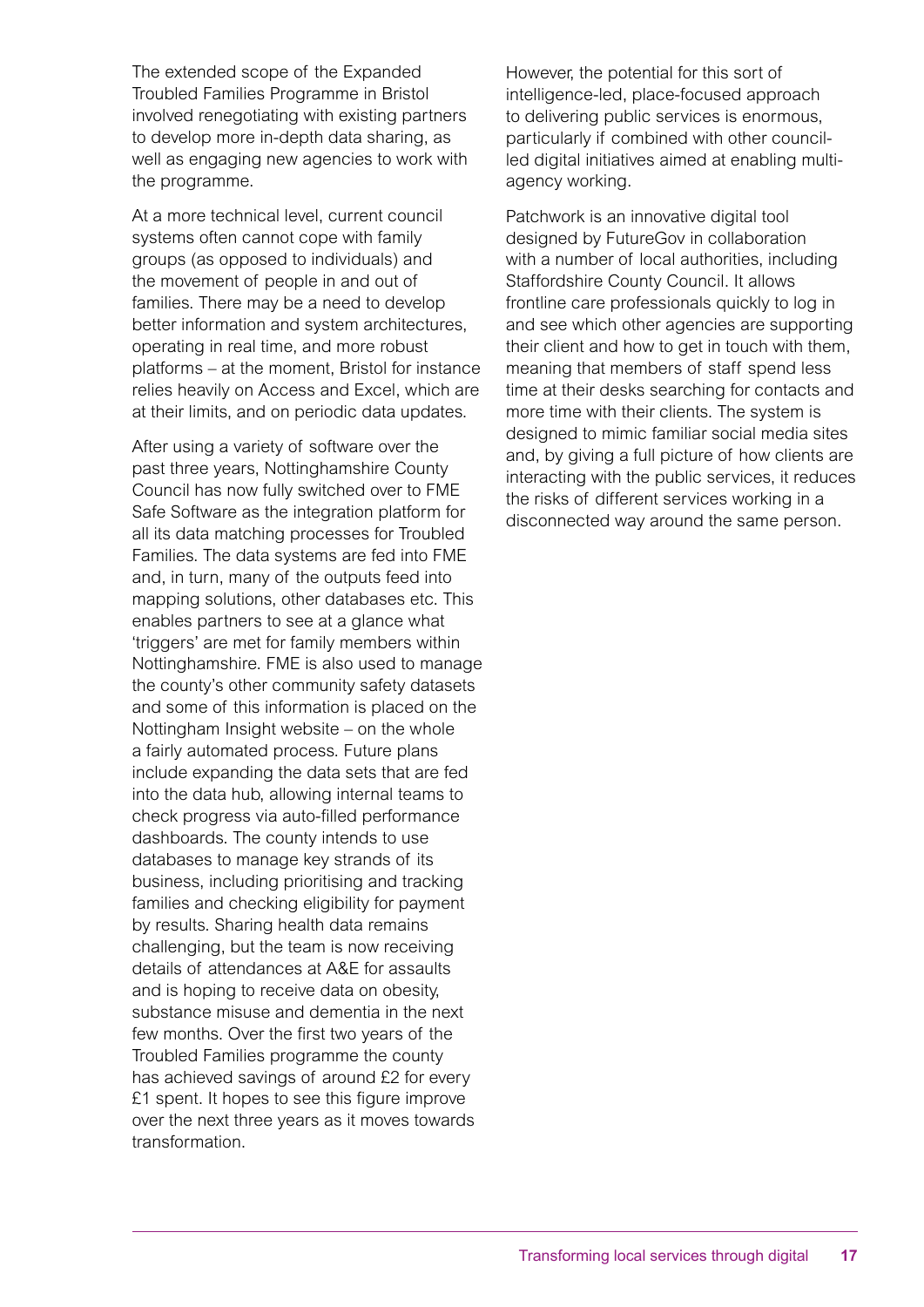### **7. Reforming the benefits system**

Within the Government's wider programme of welfare reform, a major objective of the DWP is to create a benefits system that is fit for the twenty-first century.

There is therefore a strong emphasis on exploiting digital approaches and technologies. Indeed Universal Credit was designed from the outset as a 'digital by default' initiative, in which the bulk of activity by claimants and staff would be carried out online. The Universal Credit Service Directive for instance requires (among other things) that service providers can transact electronically with regulators and that application forms, plus any supporting documents and fee payment, must be able to be processed electronically, while local authorities must be able to notify an applicant of success or failure electronically.

The most challenging aspect of the changes is how to enable people with complex needs and vulnerable clients to interact with a digital system. Local government has the important role of supporting claimants in their dealings with the DWP and of joining up local (sometimes face-to-face) support with the digital offer.

Councils involved in the Universal Credit pilots have used digital in a number of ways to develop their services.

Buckinghamshire is a wealthy county but has pockets of real deprivation. With more jobs available in the area than people looking for work, the introduction of Universal Credit offers an opportunity for advisers to move away from a traditional conversation about maximising benefits towards one focused on helping welfare claimants into employment. Collaborating closely with its

four district councils and other partners including Jobcentre Plus, local Registered Social Landlords (RSLs), the Citizens Advice Bureau (CAB) and other voluntary agencies, the county initially worked with the socially-focused company Policy in Practice to develop a web-based version of the company's Universal Benefit Calculator tool, tailored to the local circumstances in Buckinghamshire. The tool is primarily used by advisors to support intensive 'better off in work' conversations with clients. However, as a rural area, Buckinghamshire can suffer from poor broadband connections, while the partners also realised that the practical help given to clients often depended largely on the personal knowledge of advisers. The county therefore bid successfully for £100,000 of funding from O2's Local Government Digital Fund to support two further developments: a mobile/offline version of the Universal Benefit Calculator (allowing it to be used on tablet computers in many different locations); and an 'action app' called My Next Steps. This app can help advisors in multiple ways, from prioritising applicants' problems and searching for local organisations that can offer specific support to formulating action plans and making referrals/appointments with other partners. Both solutions are expected to go live in September 2015. The county's active participation in Universal Credit may seem unusual, as welfare services are primarily a district council responsibility and most of the financial benefits from the work will flow either nationally or to local districts. However the county sees its involvement in the project as part of its overall leadership and preventative role in the area, ensuring vulnerable residents are protected and given the best possible service.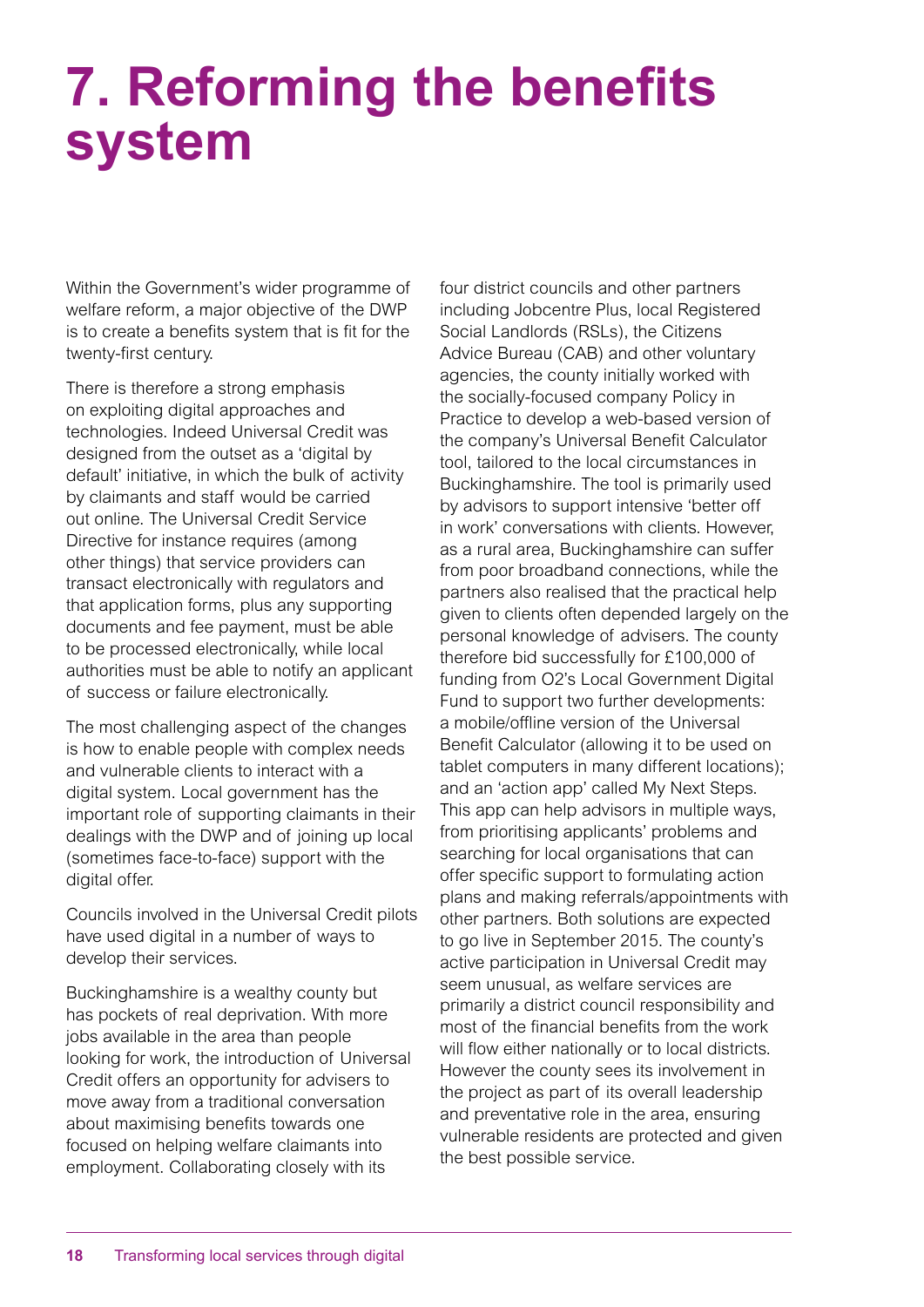- As an integral part of its Universal Credit pilot, Birmingham City Council introduced a personalised web portal (the Digital Log Book), which all new tenants are encouraged to use. It incorporates modules that help individuals in relation to personal budgeting, my work journey that helps people get back into employment by addressing the barriers, and an online Service Directory Referral System, which holds detailed information about third sector agencies or organisations and their service offerings and enables online inter-agency referrals. Meanwhile frontline staff have also increasingly been given additional training to improve their digital skills so that they can deliver basic digital skills training to members of the public.
- Northumberland County Council has developed a data sharing system and protocol to allow caller data to be collected and shared, enabling claimants who are often distressed or lacking in confidence to gain access to specialist support without having repeatedly to recount their story.
- Rushcliffe Borough Council has worked extensively with partners to provide the necessary support to their customers, which included collaborating with organisations offering training in literacy and ICT skills. The council also launched a user-friendly website to assist customers in self-service for their universal credit, while running a marketing campaign with the strap line 'Don't stand in line, get online'.

As part of its Universal Credit pilot, Derby City Council is delivering coordinated case management with a range of partners using an innovative cloud-based system (E-CINS) supplied by a social enterprise. The system incorporates a common needs assessment in the shape of an electronic form that has been designed to be filled in by either professional staff or volunteers. From the assessment, the system recognises which organisations need to be involved and generates a secure task and email to an appropriate team or individual. The partners, who currently include council teams, Jobcentre Plus, local RSLs and a range of advice and support

agencies, can see what other organisations are doing (based on an agreed set of access levels) and tailor their services accordingly, adding their own notes and feedback. The system is used by a number of police forces for issues such as domestic violence, but this is the first time it has been deployed in welfare services. The benefits have been significant. The partners are able to track an applicant's journey towards work in a comprehensive way and staff can see how their service fits into the wider picture. There has been a real improvement in partnership working, particularly at the front line, and a reduction in duplication for both the partners and their clients. Meanwhile the fee structure for access to the system will allow the partners to deploy the system without additional cost in other areas of public service. The project team is now working towards a full cost model for the initiative, supported by the Centre for Economic and Social Inclusion, while the information and cost models from all the Universal Support trials are likely to form part of the DWP's spending review submission to HM Treasury.

Further innovative uses of digital technology and approaches are emerging from the other Universal Credit pilots. The opportunity now is to consolidate the learning across the programme, evaluate the benefits and costs of the different digital approaches and share the results in a coordinated way across the full range of relevant councils, promoting in particular digital approaches that support joint action at local level to meet the challenging ambitions of the Universal Credit programme.

Lewisham Council is part of a partnership with the London boroughs of Lambeth and Southwark, as well as other local partners including Jobcentre Plus and the CAB, delivering one of 11 Universal Support – delivered locally trials. The trial has now been extended beyond its original August end date until November 2015 and includes a strong digital strand. The partnership is keen to incorporate the learning from earlier stages of their US-dl initiative into the extended trial. For instance, they have recognised that the offer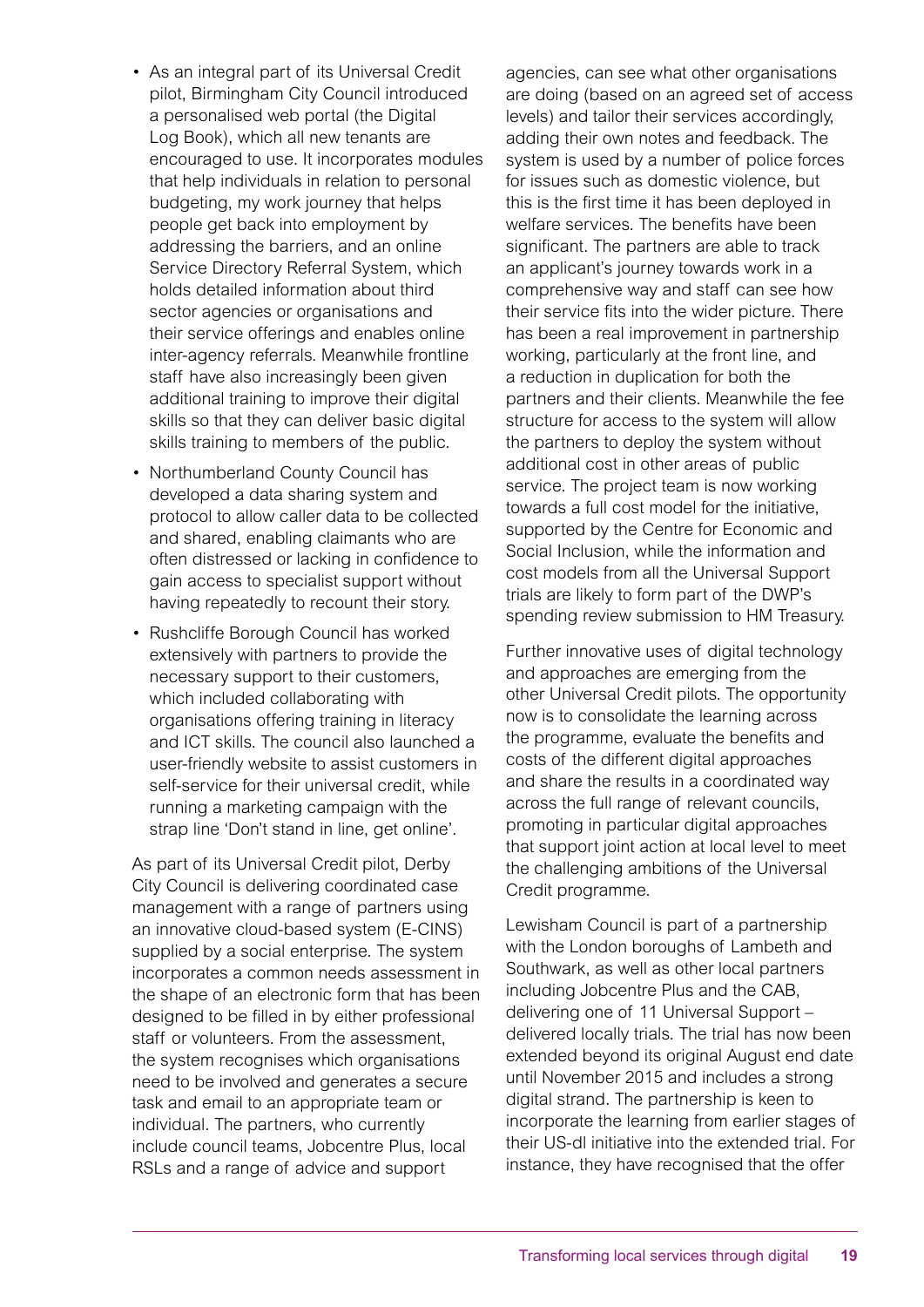to claimants assessed as requiring digital support was previously too general, which (combined with other factors) led to patchy attendance at courses. In the new phase, people will be assessed against a series of digital competencies at an initial meeting and as part of a 4-6 week action plan will then be allocated to sessions focused on developing specific competencies, with weekly progress checks from US-dl staff. The partners are also continuing to work on the digital support for the programme's multi-disciplinary teams, who are located at different points across the boroughs. Team members from the different organisations now have access to clients' records and other supporting resources via a shared Office 365 system that is hosted by Lewisham's ICT department. There have been significant challenges here in ensuring system access to support co-location for the multi-disciplinary teams, leading to some manual transfer and rekeying of information across systems. The partners' experiences suggest, therefore, that to be fully effective, co-location and multi-disciplinary working needs to be supported by integrated data and systems.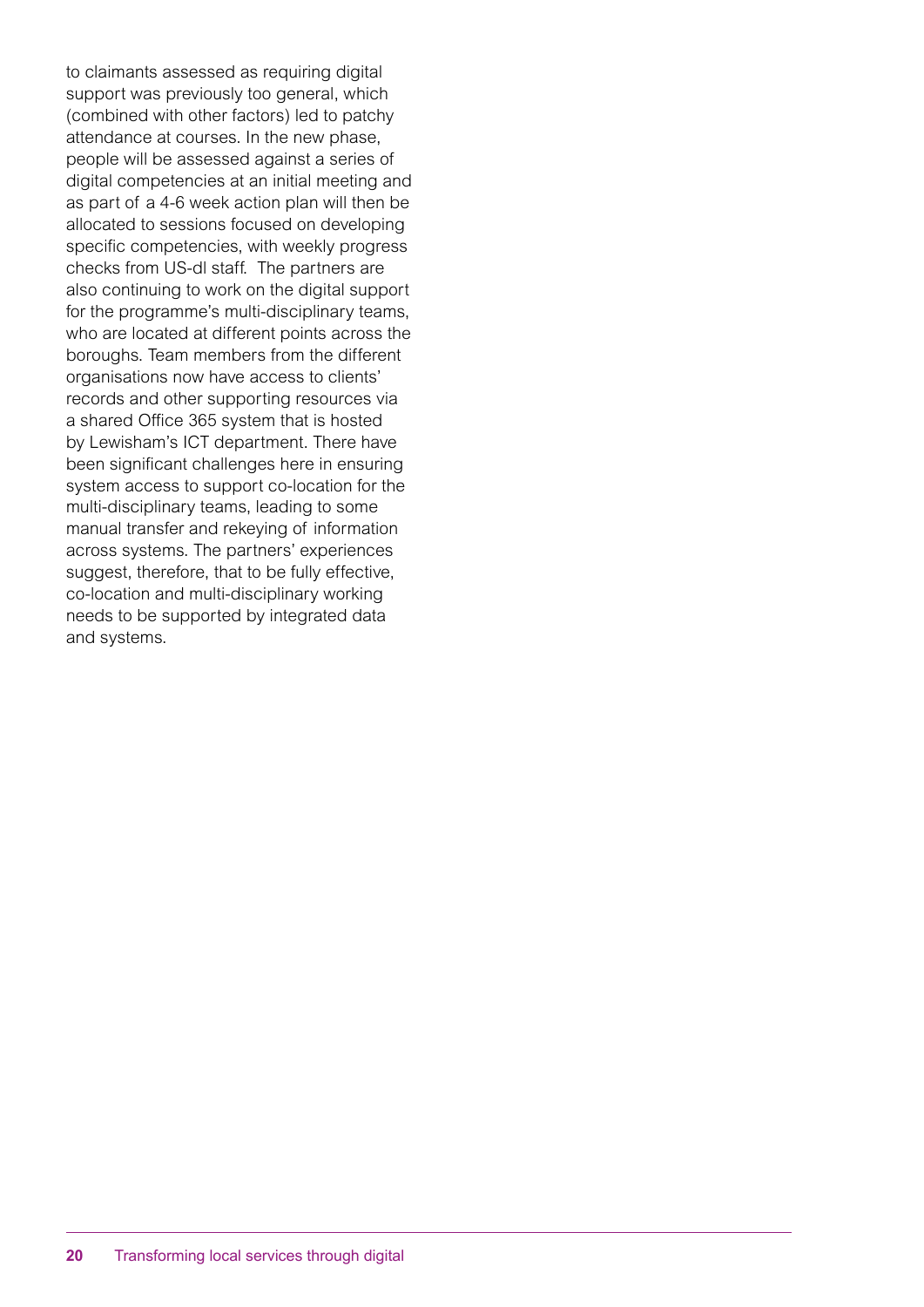### **8. The impact of**  devolution<sup>18</sup>

Devolving power and responsibility to regions and localities remains a Government priority, building on the place-based initiatives of recent years. The aim is to make better use of the collective public expenditure in an area and to deliver better outcomes – devolution for a purpose. The Greater Manchester partners, for instance, are heavily focused on driving forward economic regeneration and growth.

While devolution may appear like a seismic shift, in many ways it reflects the same principles as the national programmes we have discussed above – it is in effect the next phase of multi-agency, place-based working. But whereas the programmes around health and social care integration, troubled families and benefits system reform have all concentrated on particular services or customer groups, devolution potentially encompasses everything and, by being open to local interpretation, will enable local public service organisations to agree which local priorities to focus on.

Successful devolution will therefore depend to an even greater extent on different organisations being able to share information about their common customers across a range of service areas more effectively, to analyse local citizens' needs in the round, to target services better, to work more collaboratively (rather than in silos) and to reduce the duplication that is costly for both the public services and their users.

18 For a discussion of the benefits of devolution, see English Devolution – Local Solutions for a Successful Nation, Local Government Association, May 2015.

There will now be a single Troubled Families programme across 10 authorities in the Manchester area, recognising that people's lives are not always contained within administrative boundaries.

Underpinning the ambitions above will be a need to exploit the potential of digital tools, technologies and approaches to the full. The Greater Manchester partners for instance recognise that their approach will involve:

- bringing together sets of data at the Greater Manchester level, improving their understanding of demographic shifts and supporting service planning at scale
- working with government to support the identification and evaluation of benefits delivered through existing devolution commitments
- publishing open data that supports and stimulates digital innovation that in turn supports the growth agenda
- empowering individuals to own, manage and use their information to enable more effective and joined-up services
- enabling frontline employees to gain access to relevant information held collectively on individuals and families with whom the different organisations work, supporting integrated service delivery, safeguarding and more efficient ways of working.

Although the context is very different, there are often important lessons to be learnt from examples from abroad, particularly as the UK moves towards greater devolution.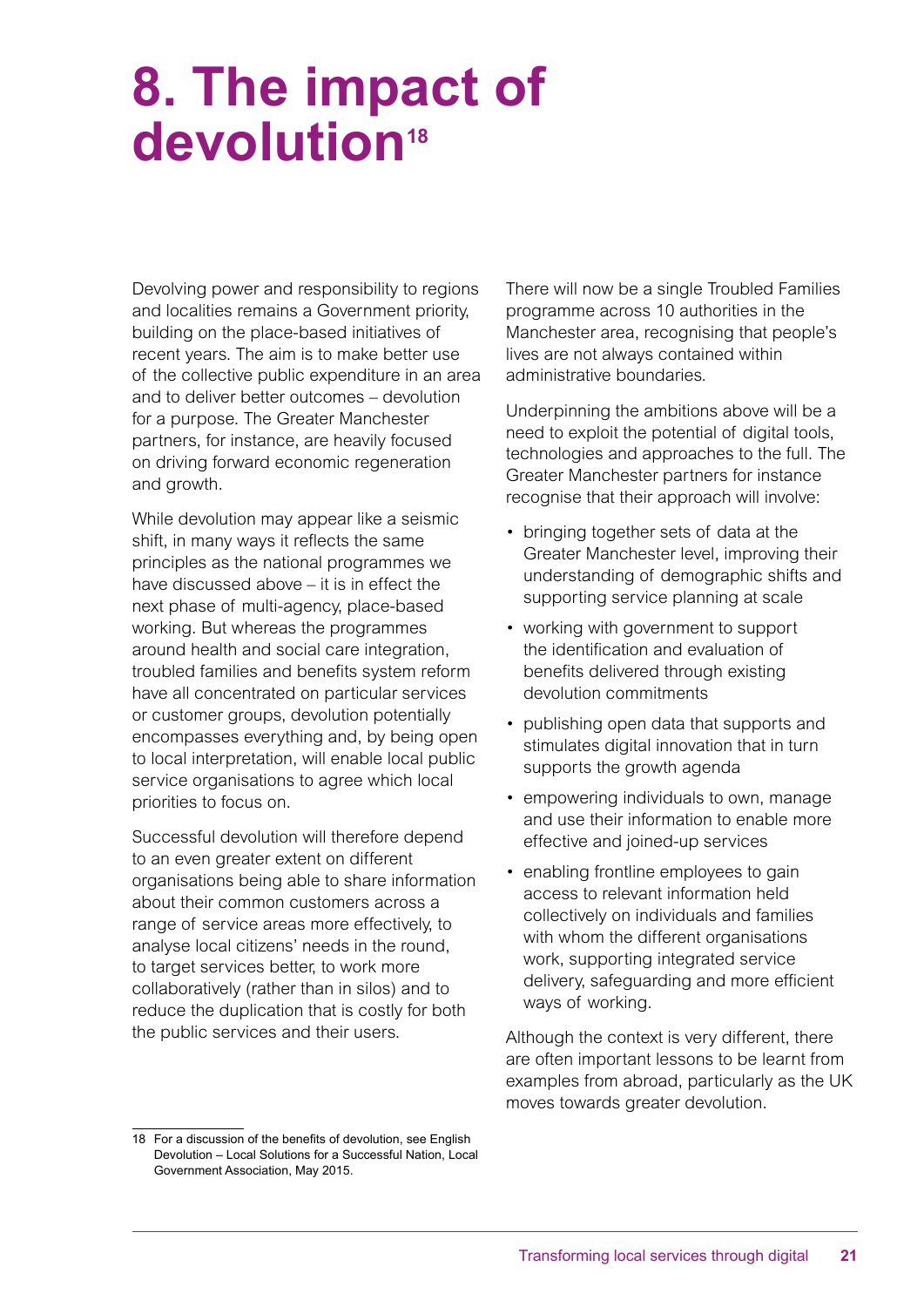New York, for instance, made major strides in harnessing the city's data to improve policy making and transform services under the leadership of Mayor Michael Bloomberg whose business career had been built on exploiting information. Meanwhile countries such as Estonia have demonstrated the value of publishing an agreed set of open data and messaging standards and protocols to allow easier communication between systems (where appropriate).19 The learning from these approaches could help those devolved regions where the geography and population are similar in scale.

For many different reasons – operational, contractual, political – it is unrealistic to expect all local partners, even in the public services, to implement the same systems. However, digitally-enabled devolution could be accelerated in practical terms by:

- enhancing network connectivity and protocols, for instance to create more effective bridges between the Public Service Network (PSN) and the Health N3 network
- finding better ways of identifying individuals, families and households, whether by focusing on a common identifier (such as the NHS number) or through the use of 'fuzzy logic' as is the case in cities such as New York
- creating more effective systems interoperability, for instance through the development of a framework of application program interfaces that all organisations must adhere to when dealing with local public services
- developing greater shared technical expertise across the public services in areas such as information management and architecture and data analysis
- promoting a more sophisticated understanding of the issues around data sharing, including trust and cyber security, and greater flexibility in the practical application of data sharing principles
- 19 See for instance [https://gds.blog.gov.uk/2013/10/31/](https://gds.blog.gov.uk/2013/10/31/government-as-a-data-model-what-i-learned-in-estonia/) [government-as-a-data-model-what-i-learned-in-estonia/](https://gds.blog.gov.uk/2013/10/31/government-as-a-data-model-what-i-learned-in-estonia/)

• applying a 'platform' approach, where appropriate, and collaborating to develop solutions that will work across different systems and localities.

The Greater Manchester partners are considering a proposal to create a Greater Manchester Information Hub. This would be an inclusive decision-making authority, aligned with the Greater Manchester Combined Authority and supported by a dedicated cross-functional team. The hub would work with and alongside localities to provide added value and capacity.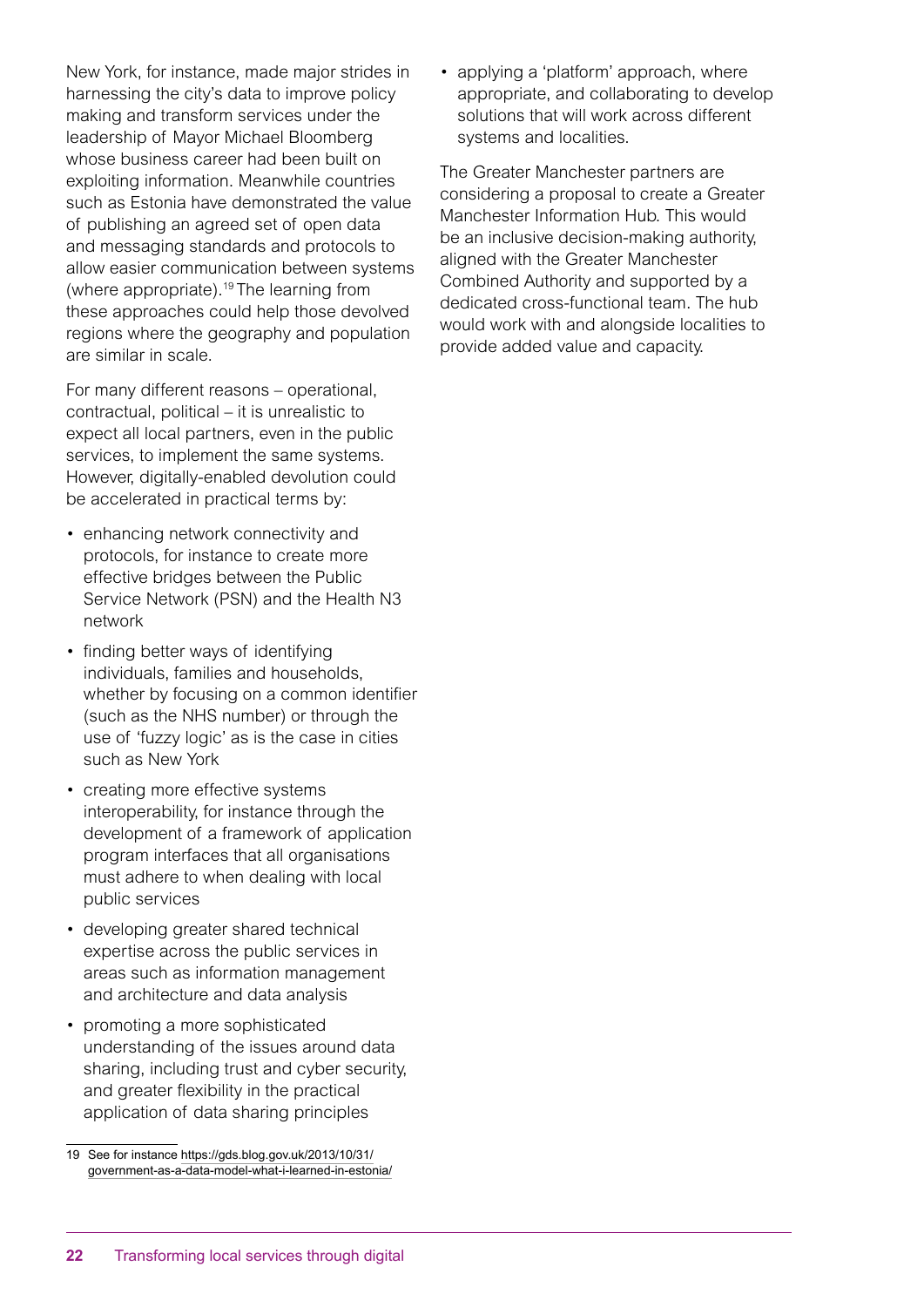### **9. Common themes and priorities**

Some common themes and priorities emerge from the discussion above.

### Developing digital leadership skills and capacity

Without leadership at political, organisational and community level, many of the opportunities offered by digital will be lost. The emphasis needs to be on orchestrating the user-centric redesign of services across localities in collaboration with the full range of partner organisations and communities themselves, building relevant skills and capacity among politicians, staff and service users and promoting a collective approach to developing and sharing assets.<sup>20</sup> We examine this issue in more detail in a separate but complementary submission Developing local digital leadership skills and capacity.

Work to develop digital leadership skills and capacity at local level is already underway through bodies such as the LGA, Solace and Socitm, but could be extended with appropriate support. For instance, digital thinking could increasingly feature in the LGA's peer review processes and the curriculum of the National Leadership Academy.

One option currently being developed by the LGA would be to create a cross-sector Digital Academy following the successful model of the Commissioning Academy.

The aim would be to develop the digital skills and capacity of senior managers across the public sector (including senior council officers and civil servants), promoting a collaborative approach to the digital transformation of public services and supporting the national agenda. A series of modules covering key digital issues and focused on outcomes-based approaches would be delivered over a five or six-month period by experts and peers who have already implemented proven solutions. The LGA is keen to work with DCLG and Cabinet Office on this proposal and would be willing to consider funding a pilot to test its viability.

However, leadership is also required at a national local government level to develop a coherent approach to what the sector wants overall from digital and to encourage the culture change required for innovation, as well as to join up, coordinate and support different initiatives. Such national leadership will enable the sector to collaborate more effectively with central government and other public and voluntary sector partners around our shared customers, while at the same time allowing local government to engage at a more strategic level with the supplier community around issues such as sustainable product development, open application interfaces and standards, and new business models and commercial arrangements.21

Meanwhile it will be vital for central government to involve local authorities and other partners in the development of any cross-government platforms, such as the online payments facility mentioned earlier.

<sup>20</sup> Local 'assisted digital' support will continue to be important. An ONS survey, published in 2014, found that 6.7 million adults (13 per cent of the UK total), over half of whom were disabled, had never used the internet. See [www.ons.gov.uk/ons/dcp171778\\_353031.pdf](http://www.ons.gov.uk/ons/dcp171778_353031.pdf)

<sup>21</sup> This, of course, will present a leadership challenge to the private sector to move beyond its traditional product and service offerings.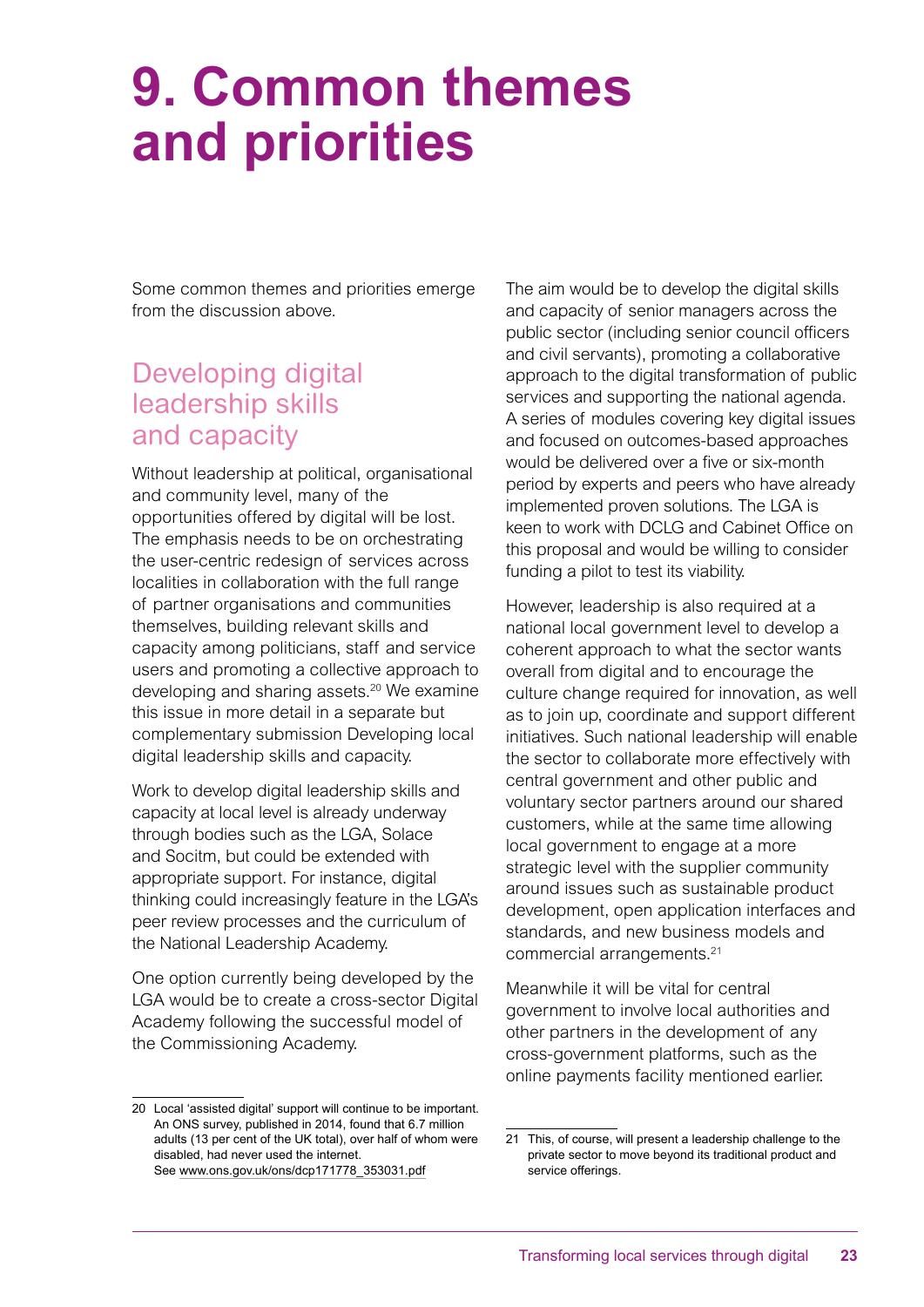It also remains essential to build digital thinking into existing and emerging policy initiatives across government that affect localities, so that the potential offered by intelligence-led, digital approaches to public service redesign is fully realised. Too often in the past, information and technology considerations have been 'tacked on' at the end of the policy development process rather than being an integral part of any thinking from the outset.

Finally, the experience of successful programmes of transformation such as Tell Us Once demonstrates that before any technology is deployed it is essential to have undertaken significant preparatory work and in particular to have:

- carried out in-depth customer insight work to understand current needs, behaviours and patterns of service use
- taken account of the variety of local circumstances in which a national programme may have to operate, including variations in demography and geography or between urban and rural areas
- created a true partnership of equals and secured these partners' commitment to 'coproducing' a solution
- developed both effective formal governance structures and good informal working relationships
- begun the process of cultural and organisational change that any real transformation involving digital will require, typically by testing out different options in a number of pilot or pathfinder sites.

The various national programmes discussed earlier in this paper are therefore in an excellent position to benefit from further digital investment.

### Sharing and scaling up the work of 'exemplars'

As we can see from the excellent and innovative work underway in many places, councils and their partners are already collaborating, thereby creating a series of 'exemplars' that respond to national policy issues, address complex customer groups and provide models for how local services can be redesigned to achieve better outcomes at less cost for communities. Digital tools, technologies and approaches are an integral part of this work, demonstrating that 'digital' is fundamental to transformation.

A major priority therefore is to invest in capturing and analysing the leading-edge practice in these exemplars and sharing it with the wider local government community in a coordinated and accessible way. In order to mainstream successful approaches and avoid isolated silos of innovation, it will be essential to back up any activity with the necessary resources and practical mechanisms to provide (peer) support for implementing and scaling up solutions. At the moment, bodies such as the DCLG itself, the LGA, Solace, Socitm, iNetworks, the CIO Council and the Public Service Transformation Network are all involved in promoting and supporting digital innovation, but the current efforts are often ad hoc and under-funded.

An important element of this work will be to map and link with the wide range of initiatives involving councils that continue to emerge from different central government departments. Doing so will enable us to build a picture and make better connections, capture existing learning and assets, and agree the key areas for focus.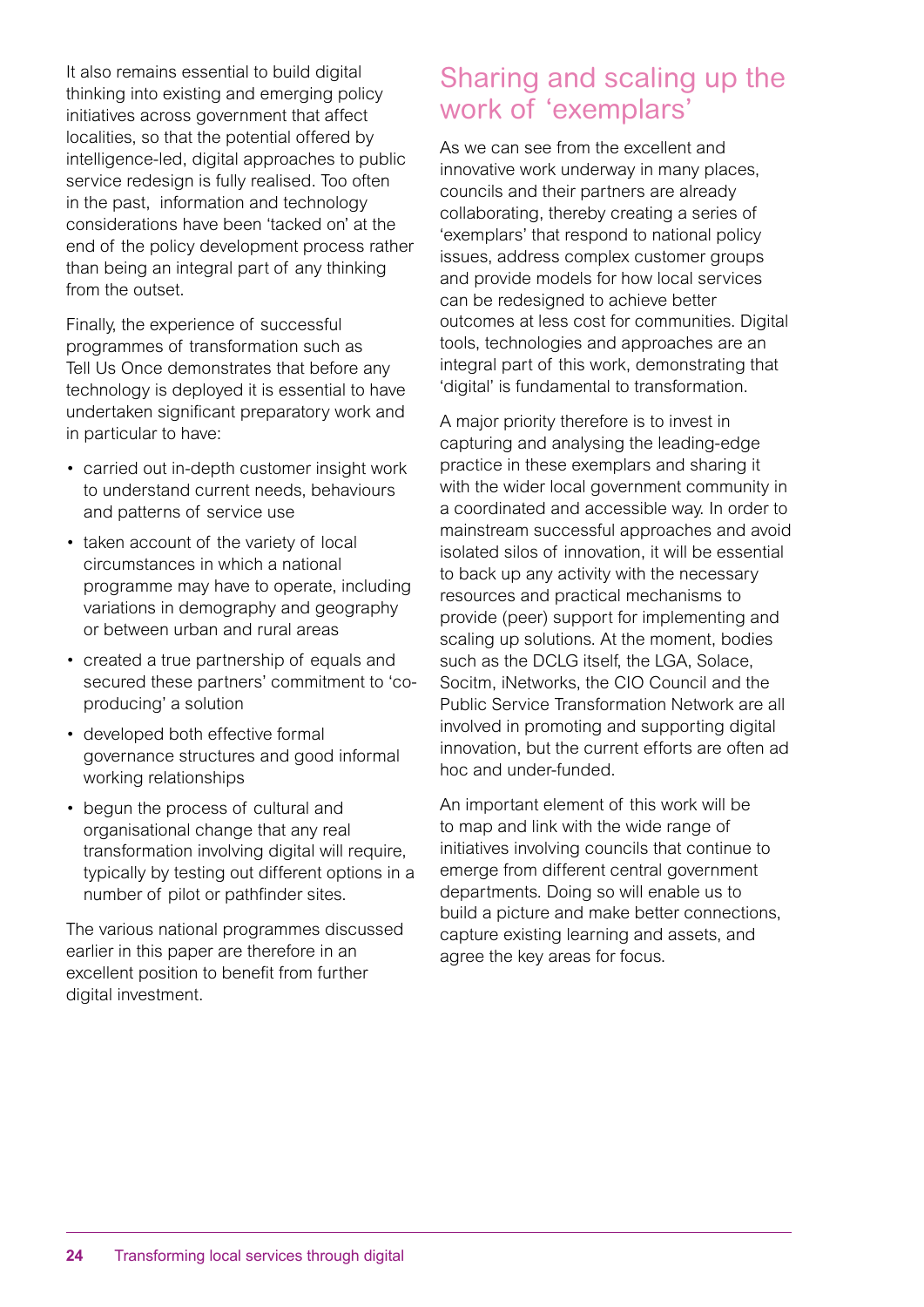For example, as noted earlier in this paper, the Department of Health is already working with some local authorities on projects to support the integration of health and social care through the application of digital tools and approaches. But there is still much to be done to mainstream this work and enable other councils to take advantage of it. The health sector also shares many of the challenges facing local councils around developing effective digital leadership skills and capacity. It will therefore be important to build closer links with the Department and others both during and after the Spending Review process in order to ensure that our respective submissions complement each other.

### Building the digital infrastructure

Finally, there are a number of more technical areas where in many cases activity is already underway but where additional focus and support could speed up progress. The paper has highlighted for instance:

- the development of more effective links between different public sector networks and alignment of compliance regimes
- the creation of a framework of application programme interfaces for interfacing with local public services
- the building of a set of reusable and widely available cross-government 'platforms' to support a common approach to tasks such as making online payments.

Other issues include the poor broadband and mobile connections in some parts of the country, particularly rural areas. Meanwhile the pilots in the key national programmes discussed above should be able to identify the major technical constraints they have faced in developing their projects.

Data sharing and system interoperability remain particular challenges. Here a new approach may be required, with a focus on delivering specific user journeys. This approach is being taken in some of the health and social care pioneer projects and recognises that attempts to develop generic data sharing standards in the past have typically become bogged down in detail and have failed to make the progress required.

A senior manager at Bristol commented that the work on Troubled Families has highlighted the limitations of the current data protection legislation. The legislation allows data sharing for defined purposes, but often the most useful insights often only come after bulk data has been shared and analysed.

The difficulties around information sharing sap energy and limit the ability to make progress. Commenting on the wider challenges of data protection and information sharing, a senior officer from another authority argued that the current regulations do not always reflect operational need and while councils are working their way through this, respecting the appropriate legal frameworks, the legislation as it stands is a significant barrier to developing truly integrated digital approaches and systems.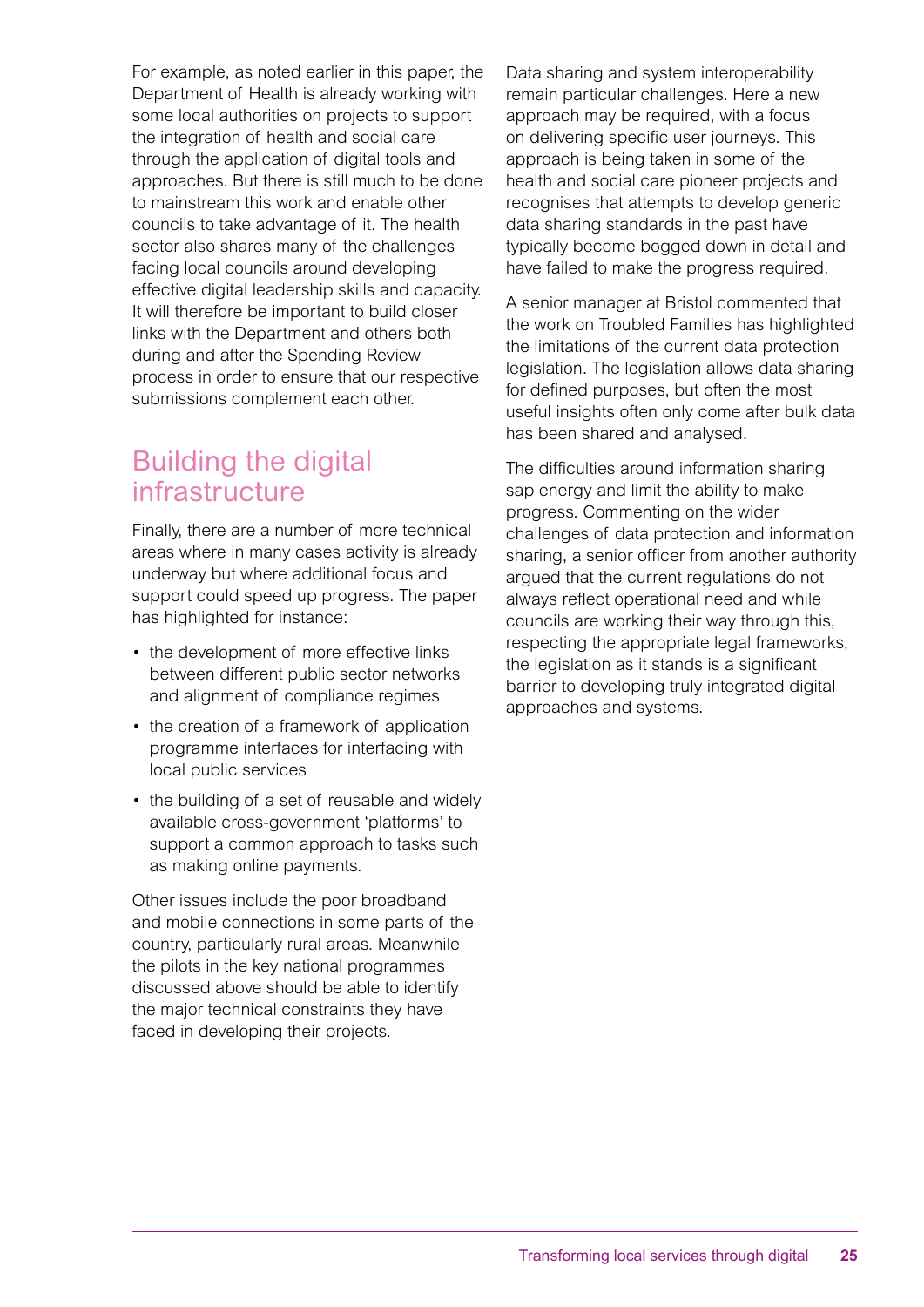### **10. Developing a programme approach and next steps**

The programme of digital innovation outlined above will not happen by itself – it will require the commitment of time, energy and resources.

Fortunately, we can draw on a history of successful 'invest to save' programmes where leading-edge practice including digital (often at an early stage and therefore difficult to cost-justify with hard figures) has been mainstreamed, at the same time providing compelling evidence of savings. These programmes include:

- the Local Government Online (LGOL) programme, which helped local councils in England to beat the 2004 Spending Review efficiency challenge by making £4.3 billion total efficiency gains $^{22}$
- the Customer-Led Transformation Programme, which invested £7 million between 2009 and 2011 to embed the use of customer insight and social media tools and techniques in local government and delivered over £331 million of financial benefit to the public and public services as a result $23$
- a £15 million programme for the Children's Improvement Board delivered between 2010 and 2013 by the LGA in collaboration with the Department for Education with the aim of improving non-educational children's services for safeguarding, adoption and early years.<sup>24</sup>
- £25 million of programmes delivered by the LGA on behalf of the Department of Health over the last three financial years, aimed at helping councils to improve adult social care, implement legislation and develop systems leadership in health and wellbeing boards<sup>25</sup>
- the One Public Estate programme developed by the LGA and the Cabinet Office's Government Property Unit. Since 2013, the programme, which receives more than £7 million of support per annum, has developed plans that will result in over 20,000 jobs, almost 9,000 homes and over £129 million of property sales more than if the partners had operated separately.<sup>26</sup>

Other programmes cited earlier in this paper, including Tell Us Once, Community Budgets and the Troubled Families initiative, have taken a similar invest to save approach.

<sup>22</sup> The Local Government Online (LGOL) initiative ran from 2000 to 2005. Built on a partnership between national government, national local government bodies and individual councils, and backed by a central government investment of £670 million, the programme supported a major investment in councils ICT capabilities, both customer-facing and internal. For the impact of the improved use of ICT, see Back to front efficiency of back office functions in local government, Audit Commission, October 2008.

<sup>23</sup> For more details of the Customer-Led Transformation programme, see [www.local.gov.uk/productivity/-/journal\\_](http://www.local.gov.uk/productivity/-/journal_content/56/10180/3510959/ARTICLE)

[content/56/10180/3510959/ARTICLE](http://www.local.gov.uk/productivity/-/journal_content/56/10180/3510959/ARTICLE) For an independent evaluation of the programme, see [www.local.gov.uk/documents/10180/11417/L13-](http://www.local.gov.uk/documents/10180/11417/L13-840+CLT+evaluation+report+V5.pdf/0bbea5f9-0914-4690-b92d-) [840+CLT+evaluation+report+V5.pdf/0bbea5f9-0914-4690](http://www.local.gov.uk/documents/10180/11417/L13-840+CLT+evaluation+report+V5.pdf/0bbea5f9-0914-4690-b92d-) [b92d-8f48a7d75d12](http://www.local.gov.uk/documents/10180/11417/L13-840+CLT+evaluation+report+V5.pdf/0bbea5f9-0914-4690-b92d-)

<sup>24</sup> The LGA supported local agencies managing highly confidential child protection issues and worked with Children's Safeguarding Boards to strengthen their work, approach and response to serious case reviews.

<sup>25</sup> In a number of cases, the LGA operates joint teams and programme offices to support Programme Boards across government. The Association's work on supporting the DoH to implement the Care Act has recently been praised as a good example by the National Audit Office and the Cabinet Office's Major Projects Authority, while its work on the Better Care Fund was praised by the Public Accounts Committee.

<sup>26</sup> In July 2015, the Chancellor announced an extension of the OPE programme which will see the LGA team expand from four to 11 posts.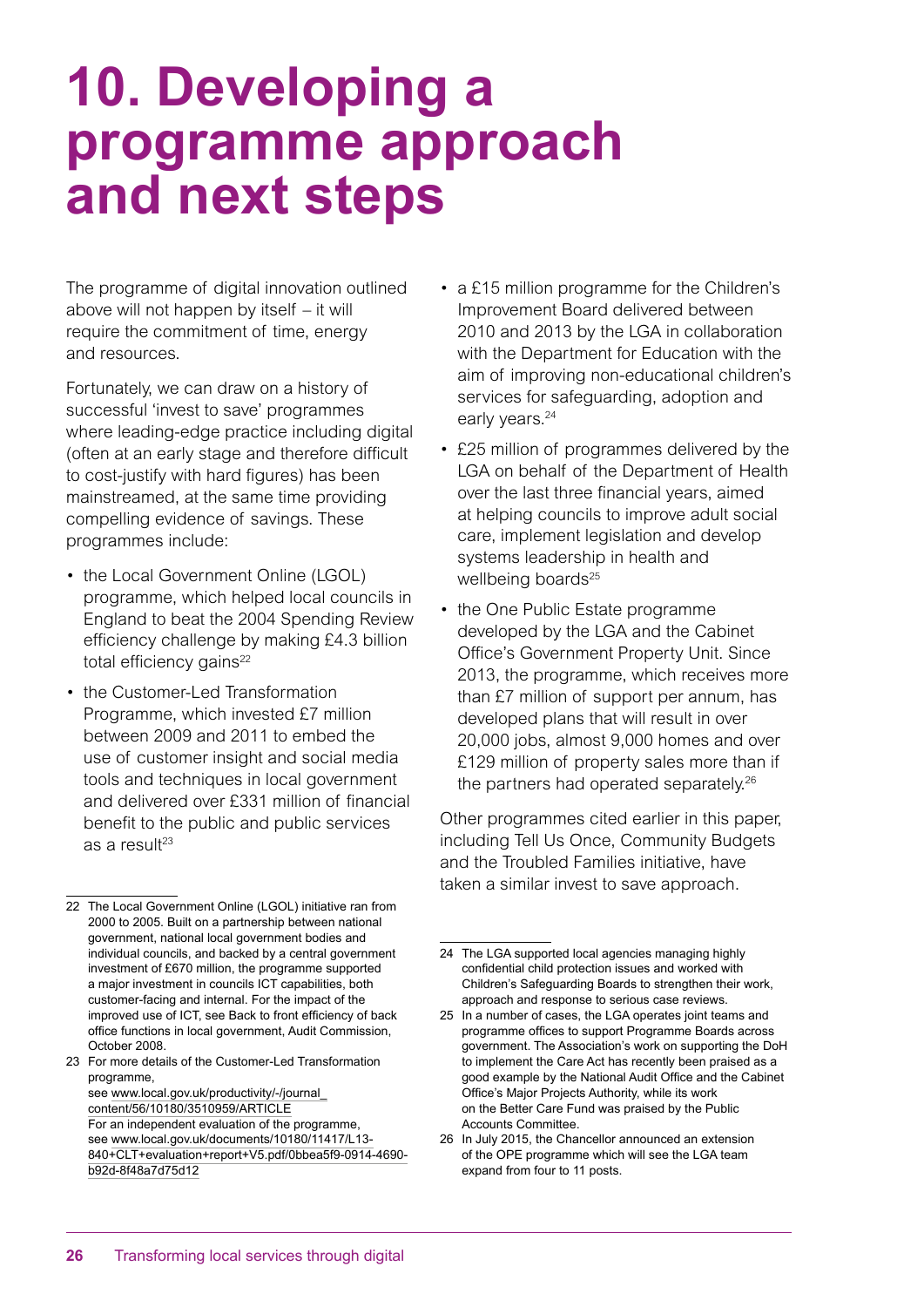It is therefore a tried and trusted method of achieving both widespread change and significant savings.

In order to complement this submission, we have produced an options paper, circulated separately, which outlines and evaluates a number of models that would provide the coordinated and sector-wide support required for the transformation of local public services within an invest to save framework. Briefly the options include:

- 1. providing grant directly to all councils 'ring fenced' for digital investment
- 2. setting up a digital investment fund and inviting councils to bid
- 3. funding a programme to oversee and provide direct support to the sector to drive digital innovation, take-up and implementation nationally, regionally and locally
- 4. creating a joint integrated national and local funded programme with GDS.

It will be essential that the structure of any programme supports both local collaboration and innovation and national coordination, promotion and roll-out. Options 3 and 4 above are therefore likely to offer the most productive opportunities for progress.

In the short term, practical next steps would include local government, DCLG, the Government Digital Service and other relevant departments working together to:

• Commission a short piece of research to review and evaluate the digital initiatives emerging from key national programmes, with a focus on both the tools, technologies and approaches that offer the best opportunities to accelerate progress and the main barriers to overcome. A good starting point would be to interview the pilot councils in each of the major programmes discussed above, working with them to identify specific digital projects to take forward as a priority as well as to understand better the resources required to do so.

- Identify a few key areas of technical infrastructure, skills development or governance where additional support would make the most impact.
- Review the wider digital initiatives already underway in both local and central to agree how these could be further developed and accelerated and how greater 'digital leadership' can be encouraged at all levels.
- Consider how a process for engaging more effectively with the supplier community on current and future requirements for digital products and services could be developed and implemented.

The LGA and its partners in the sector look forward to working with DCLG, HM Treasury and other departments on these important tasks.